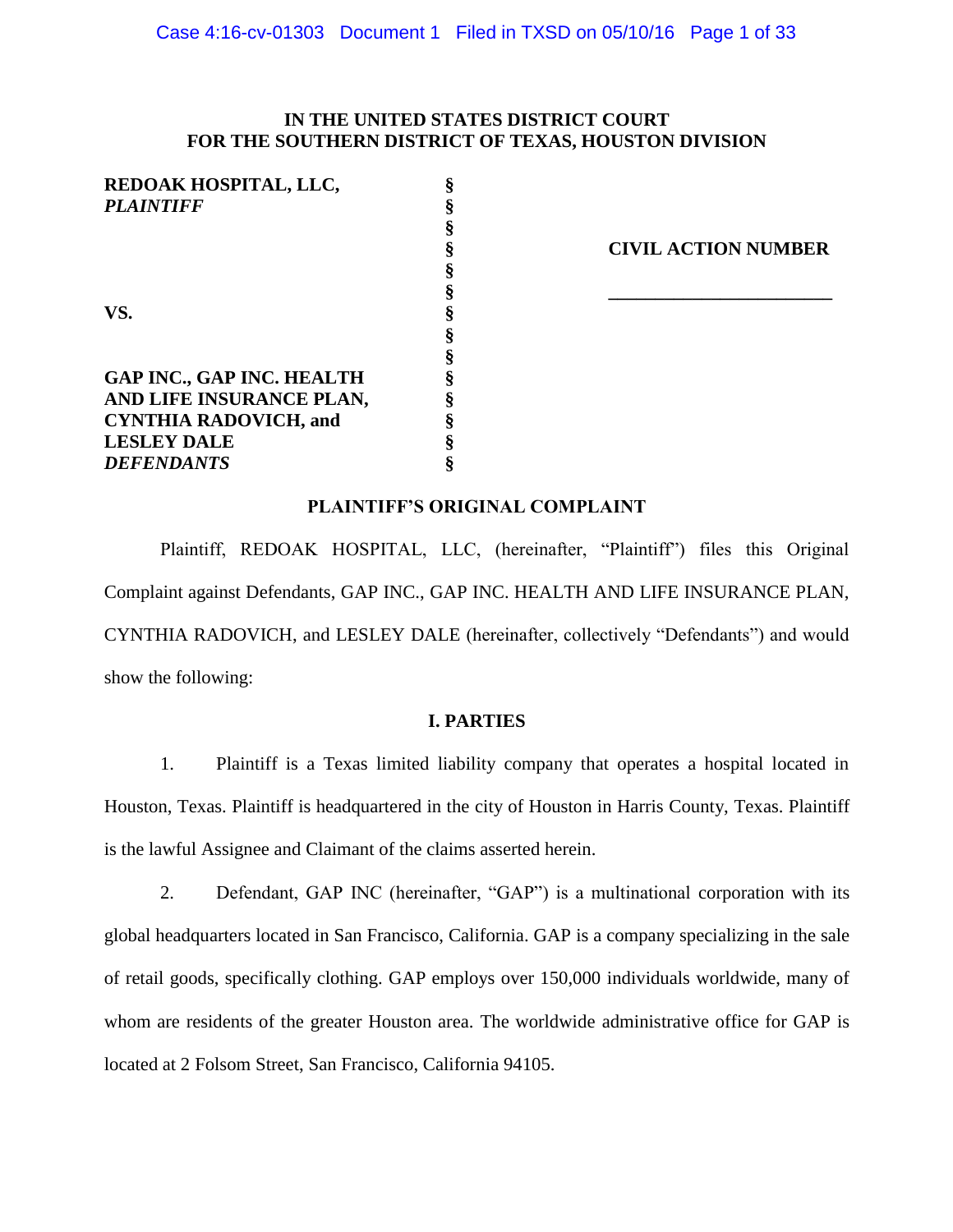#### 3. During all material times, GAP acted as the Plan Sponsor and Plan Administrator Case 4:16-cv-01303 Document 1 Filed in TXSD on 05/10/16 Page 2 of 33

for Defendant GAP INC. HEALTH AND LIFE INSURANCE PLAN (hereinafter, the "Plan"). Defendant GAP may be served by serving its attorney of record, Elizabeth Schmiesing in-house attorney for United Healthcare/Optum, per Elizabeth Schmiesing's request on May 6, 2016, at 11000 Optum Circle, Eden Prairie, Minnesota 55344.

4. GAP appointed its employee Defendant CYNTHIA RADOVICH as the Plan's official Plan Administrator, by and through her position as the Plan Administrator for GAP. Defendant CYNTHIA RADOVICH resides and works in San Francisco, California, and may be personally served at his usual place of business, at 1 Harrison Street, San Francisco, California 94105.

5. GAP appointed its employee Defendant LESLEY DALE as the Plan's official Plan Administrator, by and through her position as the Benefits Manger for GAP. Defendant LESLEY DALE resides and works in San Francisco, California, and may be personally served at his usual place of business, at 1 Harrison Street, San Francisco, California 94105.

6. The GAP INC. HEALTH AND LIFE INSURANCE PLAN (hereinafter, the "Plan") is a self-insured welfare benefits plan governed by ERISA. The Plan may be served with process by serving its Plan Administrator, CYNTHIA RADOVICH or GAP, at 1 Harrison Street, San Francisco, California 94105.

#### **II. JURISDICTION AND VENUE**

7. Plaintiff's claims arise *in part* under 29 U.S.C. §§1001 *et seq.,* Employee Retirement Income Security Act of 1974 (hereinafter, "ERISA"), and asserts Subject Matter Jurisdiction under 28 U.S.C. §1331 (Federal Question Jurisdiction) and 29 U.S.C. §1132(e).

8. Venue is appropriate in this District under 28 U.S.C. §1391(b) because GAP conducts a substantial amount of business in this District, and employs and provides benefits to residents of this district. Additionally, a substantial part of the events or omissions giving rise to the claims occurred in this district, such as: the collection and contributions of premiums for the Plan, the making of promises and representations as to covered medical benefits to Plan Beneficiaries

2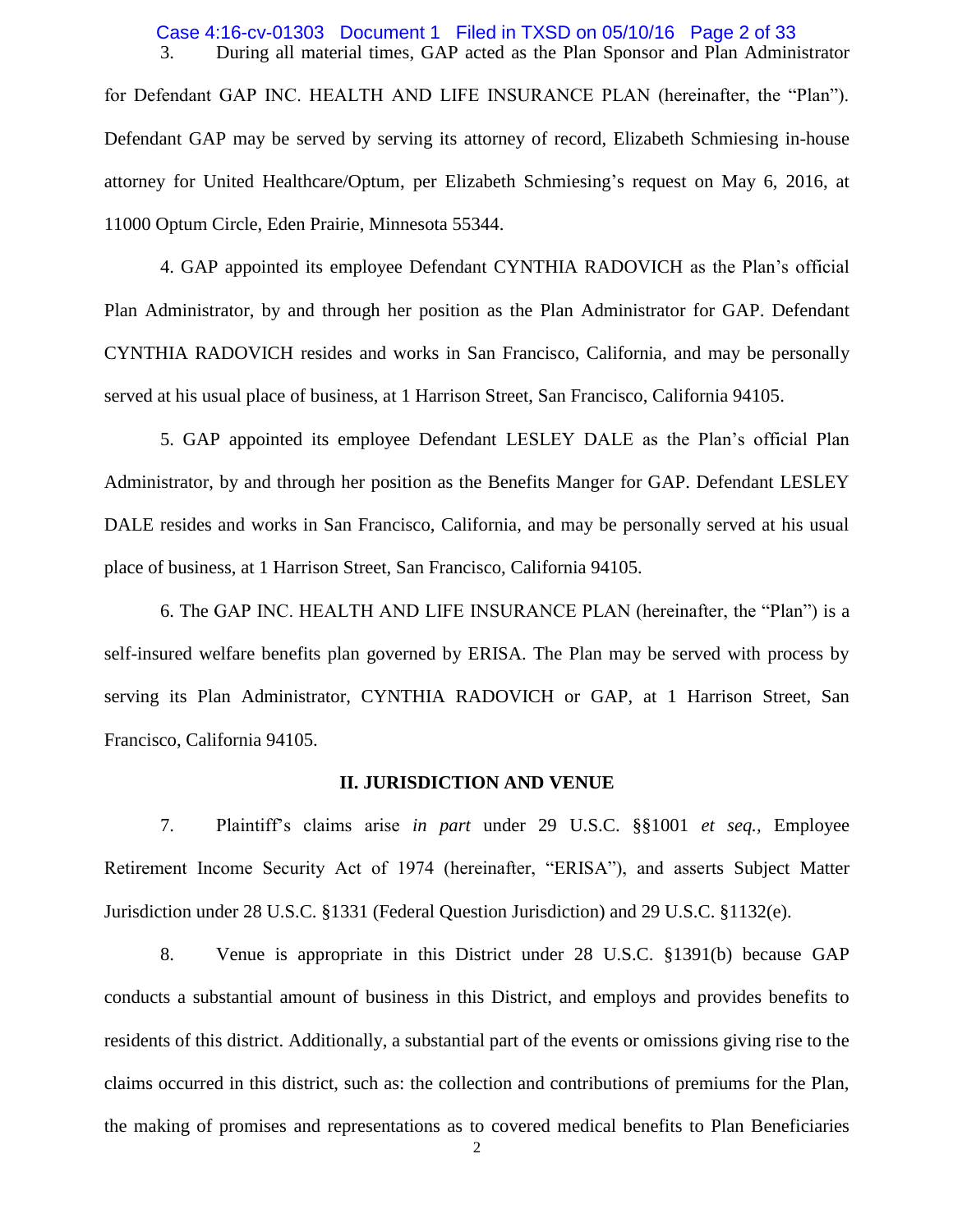(who also work and reside in this district), the provision of health care services to Plan Beneficiaries, the making of promises and representations as to insurance coverage for those health care services, the filing of claims and appeals to the Plan, the exchange of correspondence relating to those claims appeals, and the decision making by fiduciaries of the Plan relating to the issuance of benefits and protection of Plan funds. Case 4:16-cv-01303 Document 1 Filed in TXSD on 05/10/16 Page 3 of 33

### **III. Introduction**

9. Plaintiff asserts claims sounding in ERISA.

10. This dispute arises out of Defendants' ongoing and systematic ERISA violations consisting of an elaborate scheme to abstract, withhold, embezzle and convert self-insured Plan Assets that were approved and allegedly paid to Plaintiff for Plaintiff's claim, to purportedly, but impermissibly, satisfy a falsely alleged "overpayment" for another stranger claim, especially when the stranger is a plan beneficiary of a fully-insured plan that is insured by the Plan's co-fiduciary, United Healthcare (hereinafter, "United"). Defendants knew or should have known that the Plan's overpayment recovery provisions cannot be triggered until there is an allegation of overpayment by the Plan to the Plan Beneficiary subject to this action, and that converting the Plan Assets by a fiduciary or co-fiduciary of the Plan, in this case United, to the use of another and his own use, to ultimately pay to United's own account is absolutely prohibited under ERISA statutes. Regardless, Defendants and United recklessly conspired, orchestrated and authorized to this kind of self-dealing and embezzlement even while being under active investigation by the Department of Labor and after repeated detailed alerts and notices from Plaintiff regarding the aforementioned.

11. Defendants and United officially approved Plaintiff's benefit claim and allegedly "paid" the Plaintiff for the approved claims under the terms of the plan, as evidenced by the Plan official Provider Explanation of Benefits (hereinafter, "EOB") and Electronic Remittance Advice (hereinafter, "ERA 835") as "Allowed Amount" and "paid to provider"; however, in truth and in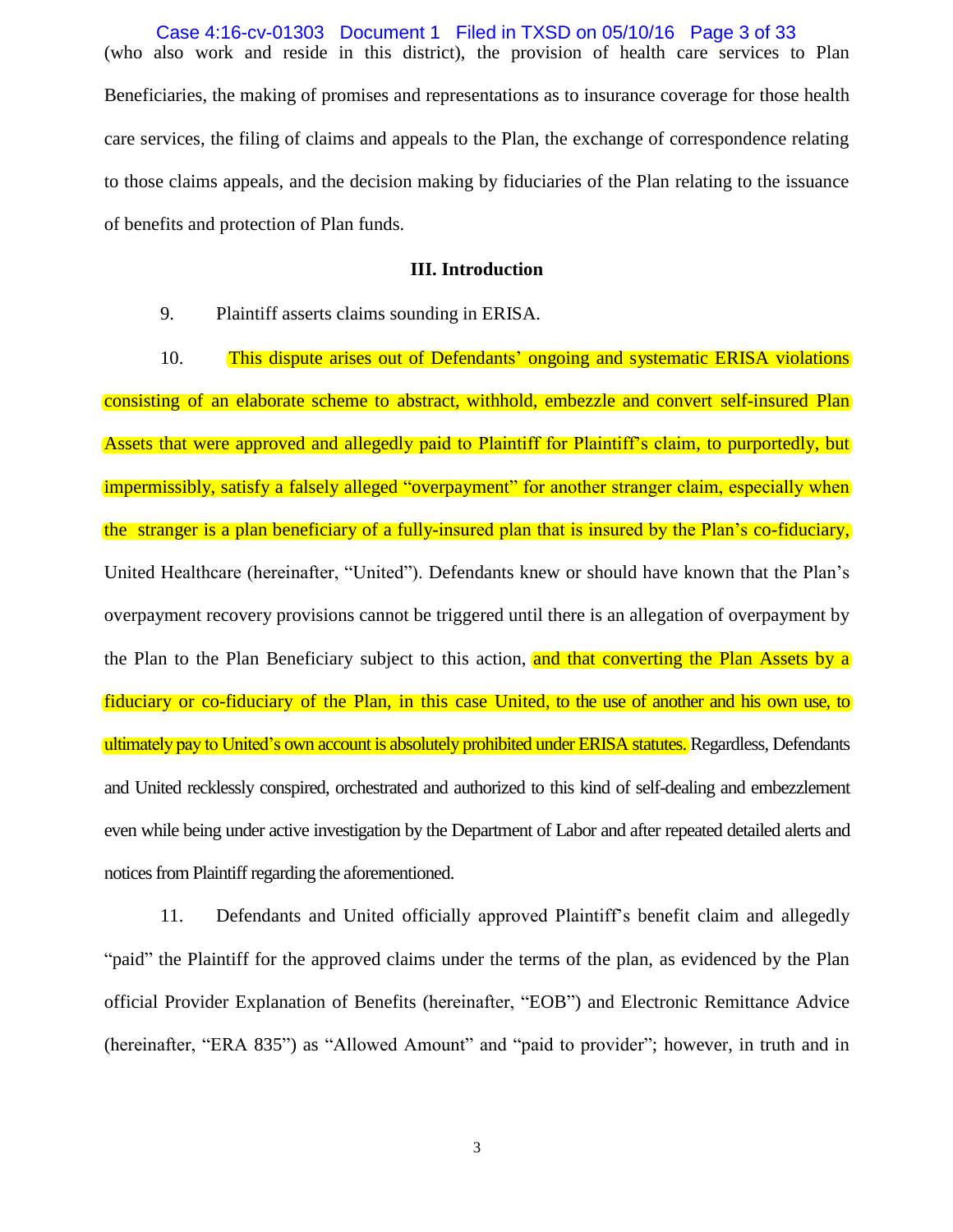fact, Plaintiff was never paid its entitled amount.<sup>1</sup> Thus, there is, nor has there ever been, a dispute over the determined amount of the Plaintiff's benefits entitlement under the Plan, but the dispute hinges on the fact that Plaintiff has yet to be paid the amount Plaintiff is entitled to. Being that these claims were never paid to Plaintiff on behalf of the Plan Beneficiary and fraudulently withheld by United with Defendants' full and complete knowledge, the Plan Beneficiary is left exposed to personal liability for their unpaid medical bills. Case 4:16-cv-01303 Document 1 Filed in TXSD on 05/10/16 Page 4 of 33

12. The Defendants and United, as Plan co-fiduciaries, engaged in a deliberate, calculated and fraudulent scheme to conceal the aforementioned prohibited transaction and embezzlement as evidenced by the issuing of inconsistent ERA 835s and Provider EOBs to deceive Plaintiff and its Plan Beneficiary as to the actual amount that was paid to the Plaintiff (ERA 835 is attached as Exhibit A and Provider EOB is attached as Exhibit B).

13. Defendants and United continued to conceal this kind of unlawful embezzlement and conversion of Plan Assets, camouflaged as "overpayment recoupment or offset", even after it became fully knowledgeable of this self-dealing and embezzlement through investigation by the Department of Labor and repeated notices and alerts from the Plaintiff. Defendants failed to remedy the verified embezzlement even after investigation by the Department of Labor and at least three (3) levels of administrative appeals, notices, and alerts by Plaintiff.

14. At the heart of this action is Defendants' wholesale failure to uphold their statutory fiduciary duties owed to its own Plan Beneficiaries. Defendants, in direct violation of their statutory fiduciary duties, knowingly entered into an unlawful agreement with their co-fiduciary, United, that *blatantly* ignores, overlooks, and directly creates prohibited conflicts of interest, permitting United to withhold Plan Assets and convert them to its own use/benefit. Despite a clear, statutory bar to this type of prohibited self-dealing, Defendants agreed to an illegitimate

 $\overline{a}$ 

 $<sup>1</sup>$  An allowed amount is the maximum amount an insurer will pay for a covered health service, the remainder owed by</sup> the insured is called "balance billing". [http://obamacarefacts.com/allowed-amount-and-balance-billing-health](http://obamacarefacts.com/allowed-amount-and-balance-billing-health-insurance/)[insurance/](http://obamacarefacts.com/allowed-amount-and-balance-billing-health-insurance/)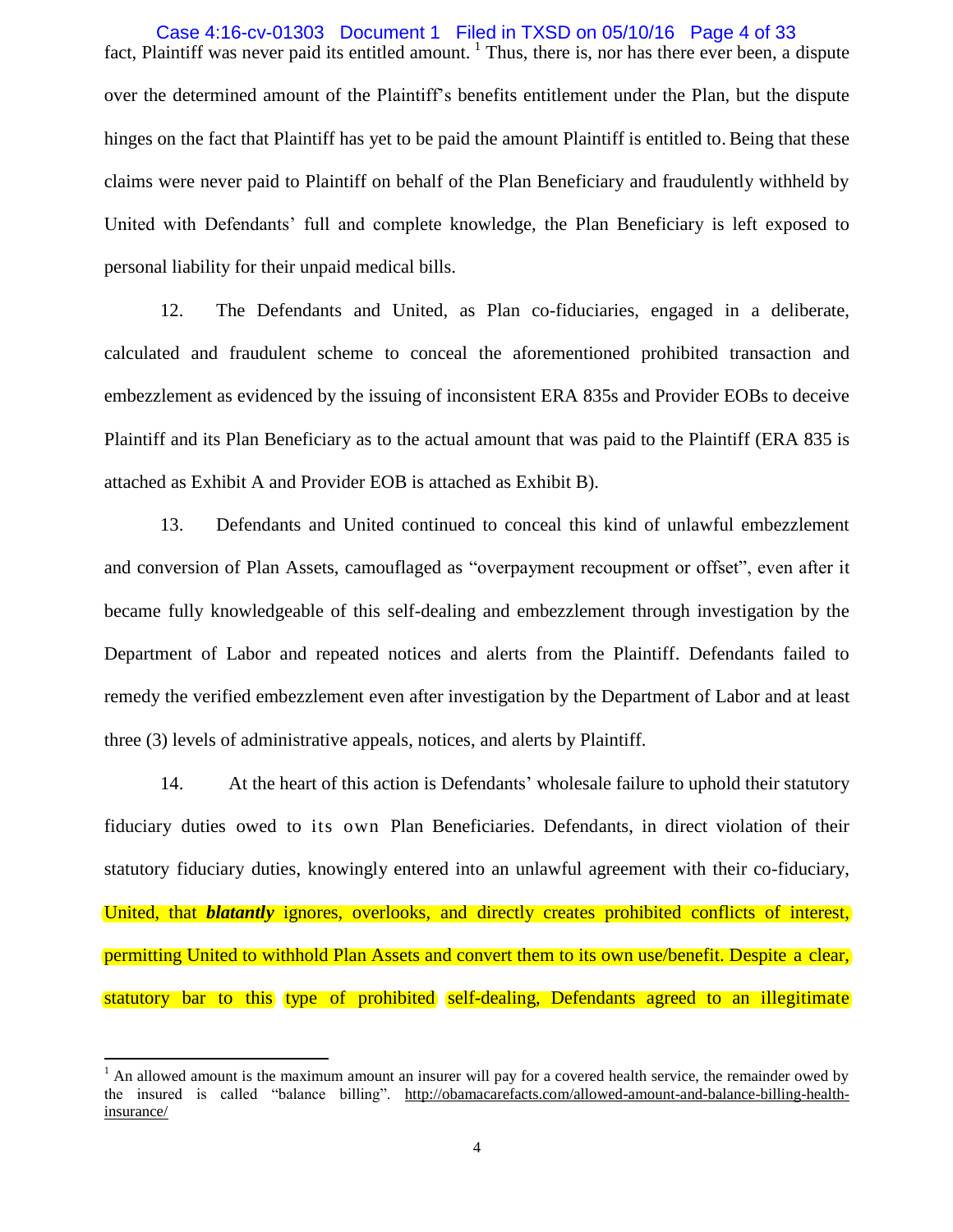recoupment scheme that financially rewards United for wrongfully recouping valid benefits due to Plaintiff; thus, resulting in an arrangement where United, a co-fiduciary, reprehensively takes Defendants' Plan Assets at the personal expense of both the Defendants and its Plan Beneficiaries. Case 4:16-cv-01303 Document 1 Filed in TXSD on 05/10/16 Page 5 of 33

15. Despite actual knowledge of United's self-dealing misconduct stemming from repeated notices and investigative request from Plaintiff's numerous official ERISA appeals, Defendants systematically refused to take corrective action. **Instead, Defendants delegated** investigation of the suspected embezzlement to United – the identified perpetrator of the illegal action. Further, Defendants continued to promote, enable, authorize, and ratify United's wrongful misappropriation of Plan Assets at the direct expense of the Plan Beneficiaries. Defendants violated their statutory fiduciary (and co-fiduciary) duties by promoting, encouraging, authorizing, assisting, and enabling United, their designated agent and co-fiduciary, to unjustly enrich itself through an intricate embezzlement/recoupment scheme that converted the Plan Asset's to its own use.

16. Based on the undisputed fact that Plaintiff was not actually paid the same amount as reported or certified on the Plan ERA 835, it is likely that Plaintiff was injured or harmed by the inaccurate tax form 1099 issued by Defendants and reported to Internal Revenue Service, in turn, Defendants may have falsely filed either fraudulent and/or inaccurate tax returns on the 5500 Form with the Internal Revenue Service and Department of Labor, with respect to the amount paid to Plaintiff and third party service provider, United, on Schedule A of the 5500 Form.

### **IV. FACTUAL ALLEGATIONS**

## *A. Background as to Self-Insured Health Plans Governed by ERISA and OON Providers*

17. Generally speaking, throughout America, individuals not eligible for Medicare or Medicaid typically obtain health insurance coverage through his or her own employer, or through a family member's employer. Those employers can provide health insurance on either a fullyinsured or self-insured basis. When an employer provides fully-insured health insurance, the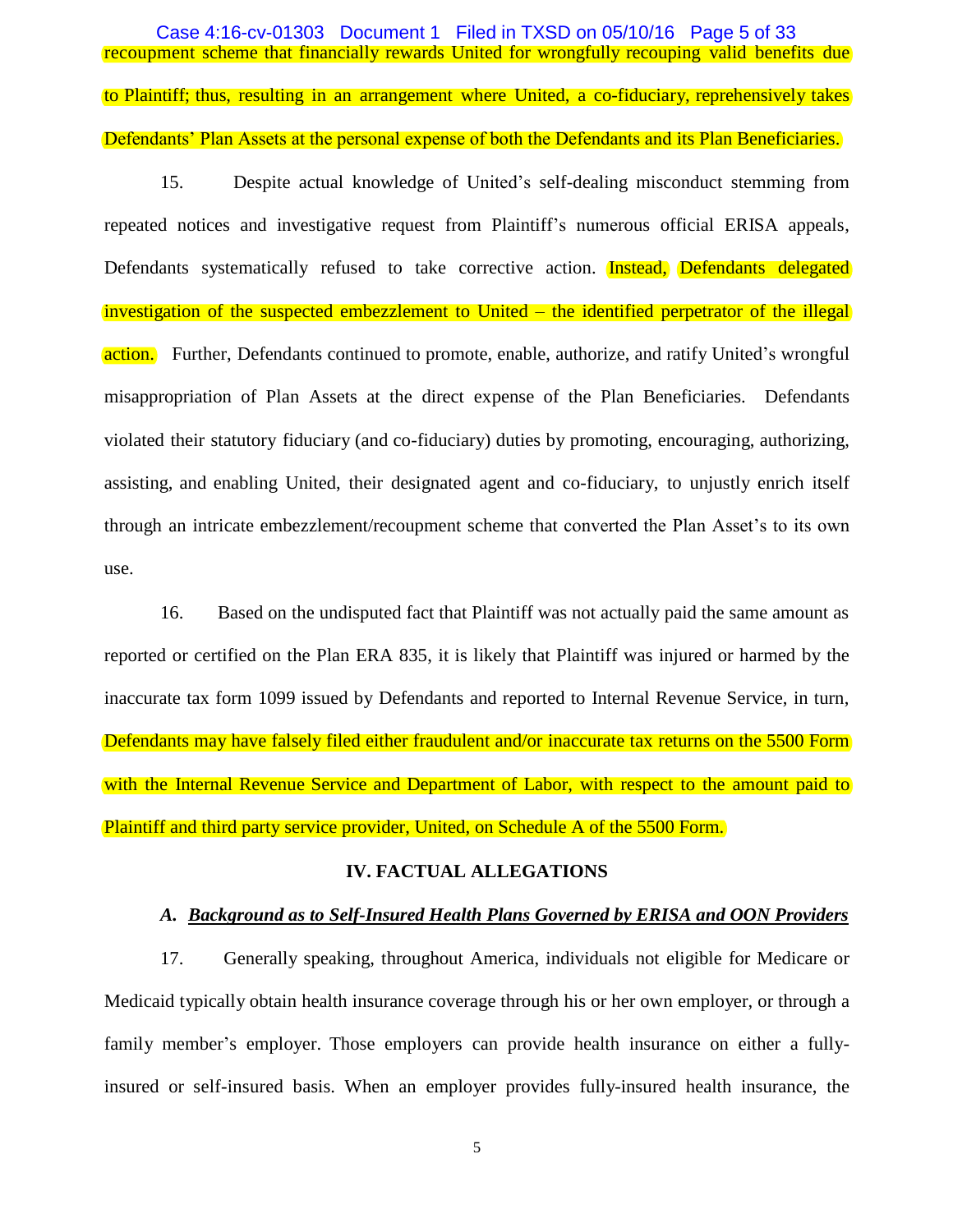employer and/or employees pay premiums to a third party commercial insurance company, and the Case 4:16-cv-01303 Document 1 Filed in TXSD on 05/10/16 Page 6 of 33

medical costs of the employees are paid using the insurance company's funds.

# *Fully-Insured Plans*

- *Risk*: In a full insured plan, the employer pays a per-employee premium to an insurance company, and the insurance company assumes the risk of providing health coverage for insured events.
- *Plan Characteristics*: In full insured arrangements, premiums vary across employers based on employer size, employee population characteristics, and health care use. Premiums can also change over time within the same employer because of changes in the demographics of the employed group. However, employers are charged the same premium for each employee.
- *Employer Size*: Small employers that offer health benefits are typically fully insured. In 2008, 88 percent of workers in firms with 3–199 employees were in fully insured plans. Smaller firms are typically located in one office or region (if they are on the large side of small).
- *Market Share*: Overall, 45 percent of workers with health insurance were covered by a fully insured plan in 2008.<sup>2</sup>
- 18. By contrast, when health insurance is offered by an employer on a self-insured basis,

the employer assumes the risk for payment of the medical claims by sponsoring a benefits plan

that forms a specific fund for that purpose. The resulting fund enjoys certain tax breaks, and is

funded by the employer and/or employees who contribute premium payments. The health care

claims of the enrolled employees and their dependents are then paid with the finances of the fund.

# *Self-Insured Plans*

- *Risk*: In a self-insured plan, instead of purchasing health insurance from an insurance company and paying the insurer a per-employee premium, the employer acts as its own insurer. In the simplest form, the employer uses the money that it would have paid the insurance company and instead directly pays health care claims to providers. *Self-insured plans often contract with an insurance company or other third party to administer the plan, but the employer bears the risk associated with offering health benefits.*
- *Plan Characteristics*: Large employers often offer multiple self-insured health plans to different classes of workers. Benefits may vary for management and labor, and benefits may vary by occupation or even hours of work. Even when

 $\overline{a}$ <sup>2</sup> Employee Benefit Research Institute, Fast Facts, Health Plan Differences: Fully-Insured vs. Self-Insured https://www.ebri.org/pdf/ffe114.11feb09.final.pdf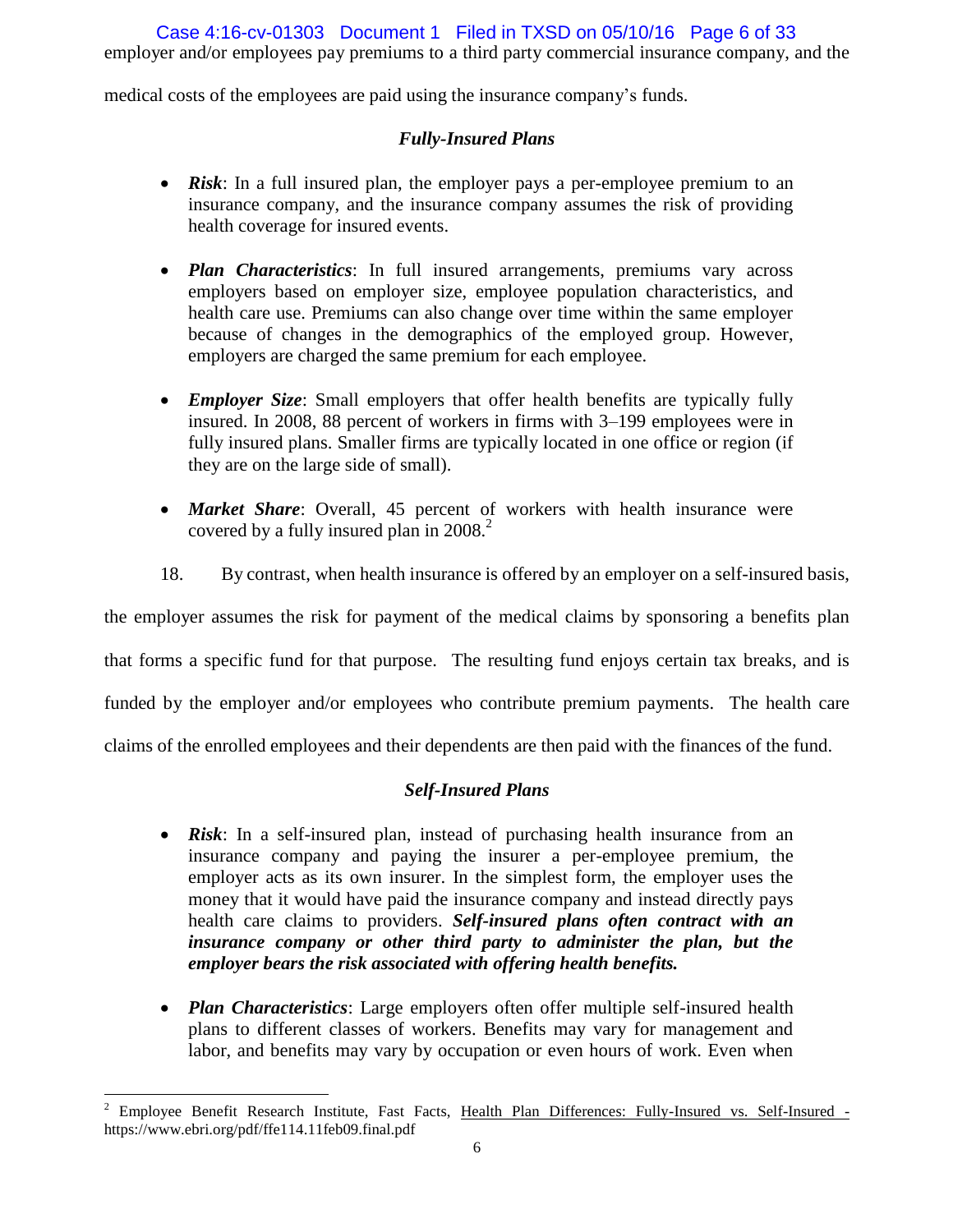an employer offers a uniform benefits program across all locations and geographic regions, the cost of providing the program—commonly known as the premium equivalent— will vary because the cost of health care services is not uniform across the United States. Case 4:16-cv-01303 Document 1 Filed in TXSD on 05/10/16 Page 7 of 33

- *Employer Size*: In 2008, 89 percent of workers employed in firms with 5,000 or more employees were in self-insured plans.
- *Market Share*: Overall, 55 percent of workers with health insurance were covered by a self-insured plan in 2008.<sup>3</sup>

19. Unless exempted, self-insured health benefit plans are governed and regulated by the Employee Retirement Income Security Act of 1974 (hereinafter, "ERISA"). Pursuant to ERISA, by statute, a self-insured health benefit plan must set forth in a written official plan document or plan instrument specific details, such as the terms of eligibility for enrollees, the benefits covered, and more. 4

20. Often times, an employer (*i.e.* Plan Sponsor) who elects to have a self-insured health plan contracts with a third party commercial insurance company to oversee the claims processing and other administrative services. The employer and the third party commercial insurance company, also known as the Third Party Administrator (hereinafter, "TPA"), enter into an Administrative Services Only ("ASO") contract or agreement.<sup>5</sup>

21. United is a third party commercial insurance company that provides TPA administrative services to various self-insured plans under ASO contracts. In exchange for the payment of fees, United provides claims processing and other administrative services to the plans,

 $\overline{a}$ <sup>3</sup> Employee Benefit Research Institute, Fast Facts, Health Plan Differences: Fully-Insured vs. Self-Insured <https://www.ebri.org/pdf/ffe114.11feb09.final.pdf>

<sup>&</sup>lt;sup>4</sup> The US Department of Labor – Employee Benefit Security Administration provides detailed about the relationship between self-insured plans and ERISA - <https://www.dol.gov/ebsa/publications/ghpfiduciaryresponsibilities.html>

<sup>&</sup>lt;sup>5</sup> An ASO contract is an arrangement in which an organization funds its own employee benefit plan such as a pension [plan](http://www.investopedia.com/terms/p/pensionplan.asp) or [health insurance](http://www.investopedia.com/terms/h/healthinsurance.asp) program but hires an outside firm to perform specific administrative services. For example, an organization may hire an insurance company to evaluate and process claims under its employee health plan while maintaining the responsibility to pay the claims itself - [http://www.investopedia.com/terms/a/administrative-services](http://www.investopedia.com/terms/a/administrative-services-only.asp)[only.asp](http://www.investopedia.com/terms/a/administrative-services-only.asp)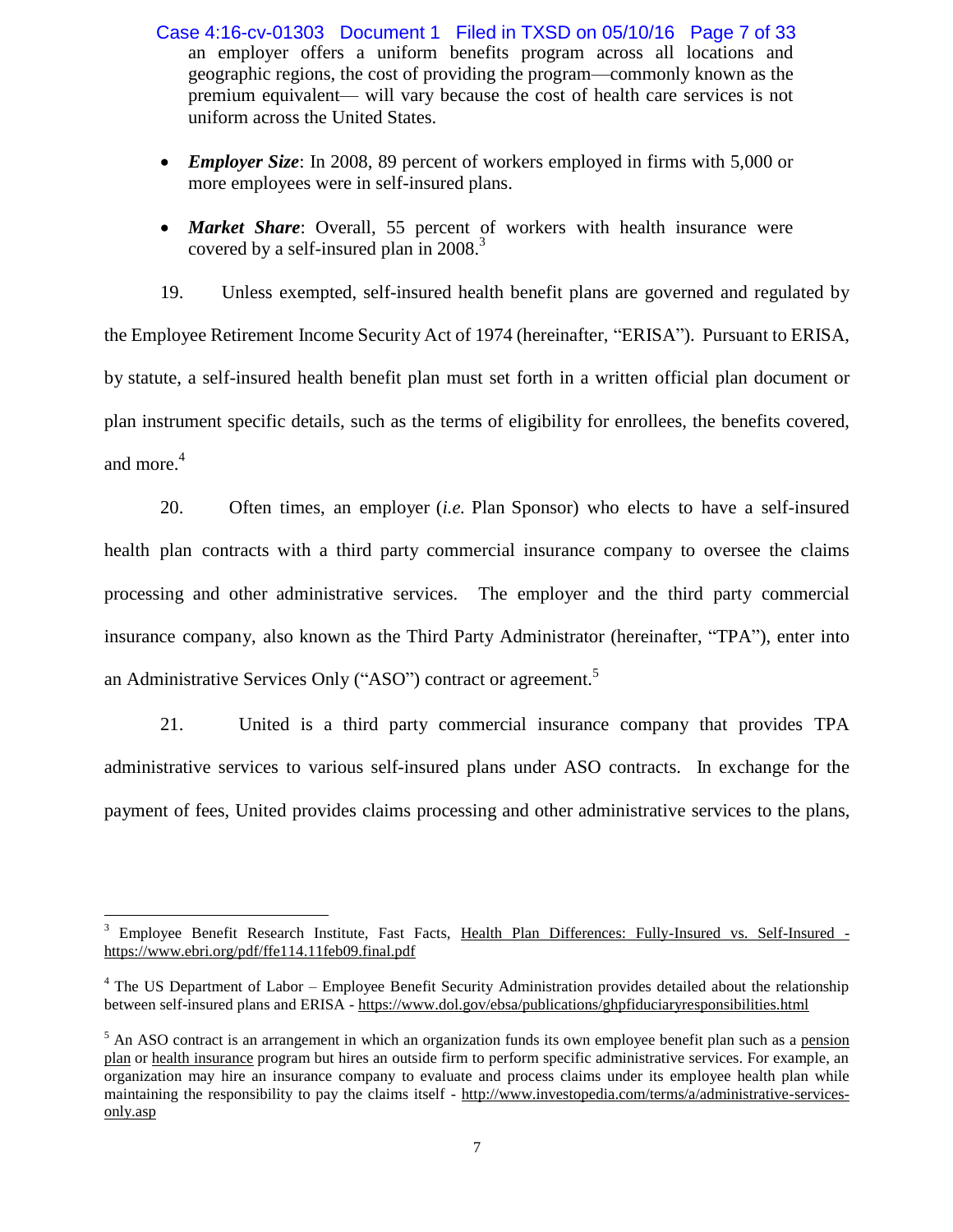as well as access to United's network of providers. United's network of providers are considered in-network because they enter into Preferred Provider Organization ("PPO") contracts with United.<sup>6</sup> Case 4:16-cv-01303 Document 1 Filed in TXSD on 05/10/16 Page 8 of 33

22. In accordance with PPO contracts between United and its in-network providers, United's in-network providers agree to accept negotiated lower amounts for their services. Innetwork providers agree to the lower rates in exchange for a higher volume of patients that results from being part of United's published managed care network. Thus, when a plan beneficiary receives health care services from an in-network provider, the Plan is only obligated to pay the innetwork provider the negotiated amount set by the PPO contract. Critically, pursuant to the PPO contract between the in-network provider and United, the in-network provider agrees to accept the lower negotiated rate as payment in full for the service. Additionally, under the PPO contract with United, the in-network provider agrees to have no recourse against the patient for any difference in amount between the provider's normal charge for the procedure and the negotiated lower rate. In other words, by contract, the in-network provider is precluded from ever balance-billing the patient.<sup>7</sup>

23. Since the amount owed by the Plan to the in-network provider is already determined by the pre-negotiated fee rates set by the PPO contract with United, and because the PPO contract also precludes the in-network provider from ever balance-billing the patient, the in-network provider's request for payment from the Plan is deemed to be governed by the PPO contract, and is therefore not considered an ERISA claim for benefits.<sup>8</sup>

 $\overline{a}$ 

<sup>&</sup>lt;sup>6</sup> A PPO is a type of health plan that contracts with medical providers, such as hospitals and doctors, to create a network of participating providers. You pay less if you use providers that belong to the plan's network. You can use doctors, hospitals, and providers outside of the network for an additional cost <https://www.healthcare.gov/glossary/preferred-provider-organization-PPO/>

 $<sup>7</sup>$  Balance Billing is when a provider bills you for the difference between the provider's charge and the allowed amount.</sup> For example, if the provider's charge is \$100 and the allowed amount is \$70, the provider may bill you for the remaining \$30. A preferred provider may not balance bill you for covered services <https://www.healthcare.gov/glossary/balance-billing/>

<sup>&</sup>lt;sup>8</sup> US Department of Labor Employee Benefits Security Administration - FAQ A-8: About the Benefit Claims Procedure Regulation - ERISA does not apply to in-network provider's claims for reimbursement when the provider has no recourse against the claimant for the amount in whole or in part not paid by the insurer or managed care organization. *See* [http://www.dol.gov/ebsa/faqs/faq\\_claims\\_proc\\_reg.html.](http://www.dol.gov/ebsa/faqs/faq_claims_proc_reg.html) (ERISA "does not apply to requests by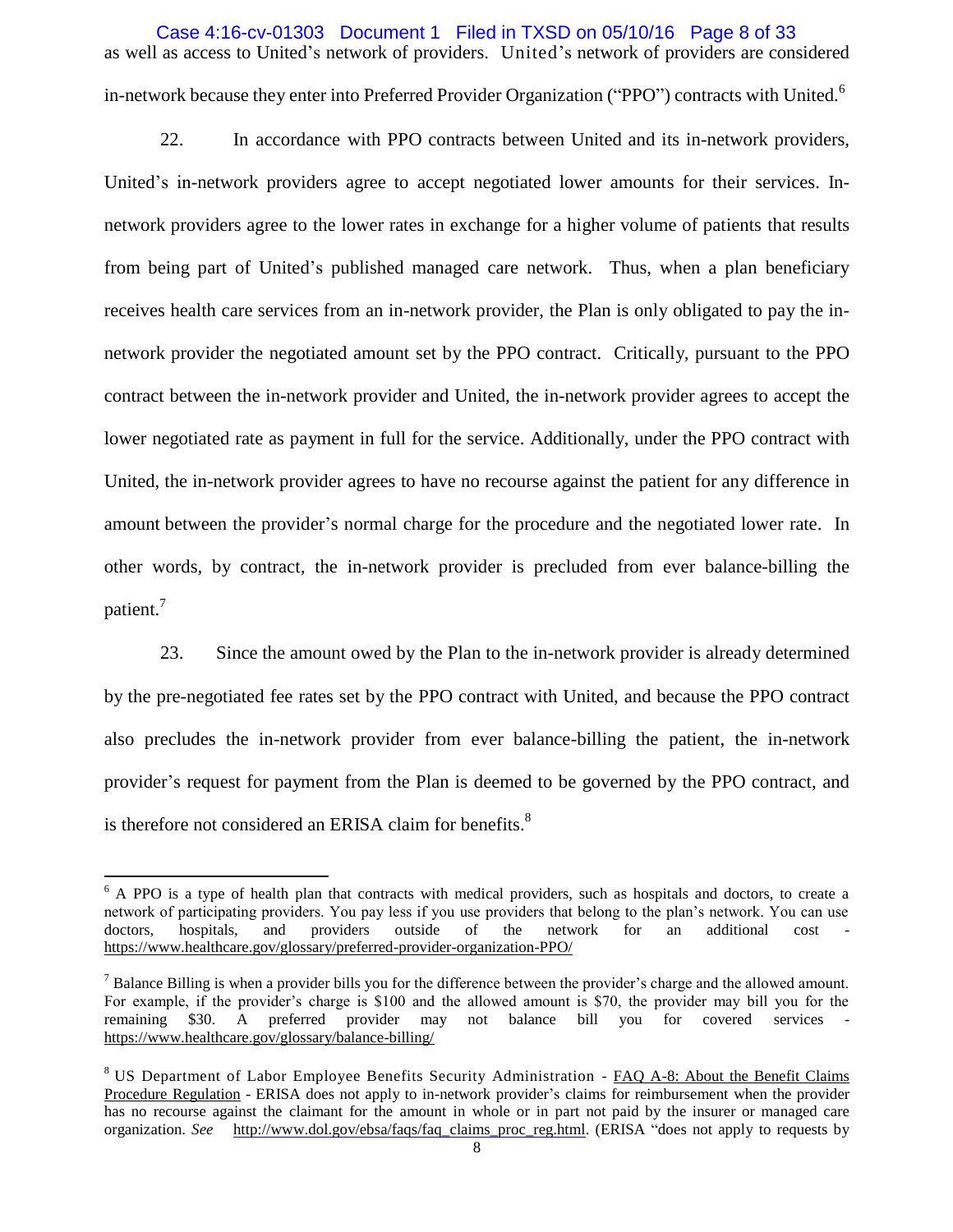24. By contrast, an OON provider has no contract with United or the Plan, and is not Case 4:16-cv-01303 Document 1 Filed in TXSD on 05/10/16 Page 9 of 33

bound to accept the same lower negotiated rates set forth by any PPO contract or fee schedule. Since there is no contract between the OON provider and United or the Plan, the out-of-network (hereinafter, "OON") provider is free to "balance bill" the patient for any amounts unpaid by the Plan. This also means that the patient may be pursued and held personally liable by the OON provider for any amounts unpaid by the Plan.

25. Plaintiff is an OON provider that has no contract with United or the Plan. As an OON provider, Plaintiff is not subject to any limitations or agreements contained in any PPO contract.

26. GAP is an employer that sponsors and administers the Plan, an ERISA governed, self-insured welfare benefit plan created to provide benefits to subscribed GAP employees and the employees' enrolled dependents (hereinafter, collectively "Plan Beneficiaries").

27. Under the terms of the Plan, the Plan is required to promptly pay benefits for OON services based upon the usual, customary and reasonable rate ("UCR") for that service in the same geographic area. Whenever the Plan pays less than one hundred (100%) of an OON provider's claim, the Plan's failure or refusal to pay the full amount of the OON provider's charges is deemed an Adverse Benefit Determination under ERISA.<sup>9</sup>

health care providers for payments due them – rather than due the claimant – in accordance with contractual arrangements between the provider and an insurer or managed care organization, where the provider has no recourse against the claimant for amounts, in whole or in part, not paid by the insurer or managed care organization.")

 $\overline{a}$ 

<sup>9</sup> US Department of Labor Employee Benefits Security Administration - FAQ C-12: About the Benefit Claims Procedure Regulation - Under ERISA, an adverse benefit determination generally includes any denial, reduction, or termination of, or a failure to provide or make payment (in whole or in part) for, a benefit. In any instance where the plan pays less than the total amount of expenses submitted with regard to a claim, while the plan is paying out the benefits to which the claimant is entitled under its terms, the claimant is nonetheless receiving less than full reimbursement of the submitted expenses, and is treated as an adverse benefit determination. [http://www.dol.gov/ebsa/faqs/faq\\_claims\\_proc\\_reg.html](http://www.dol.gov/ebsa/faqs/faq_claims_proc_reg.html)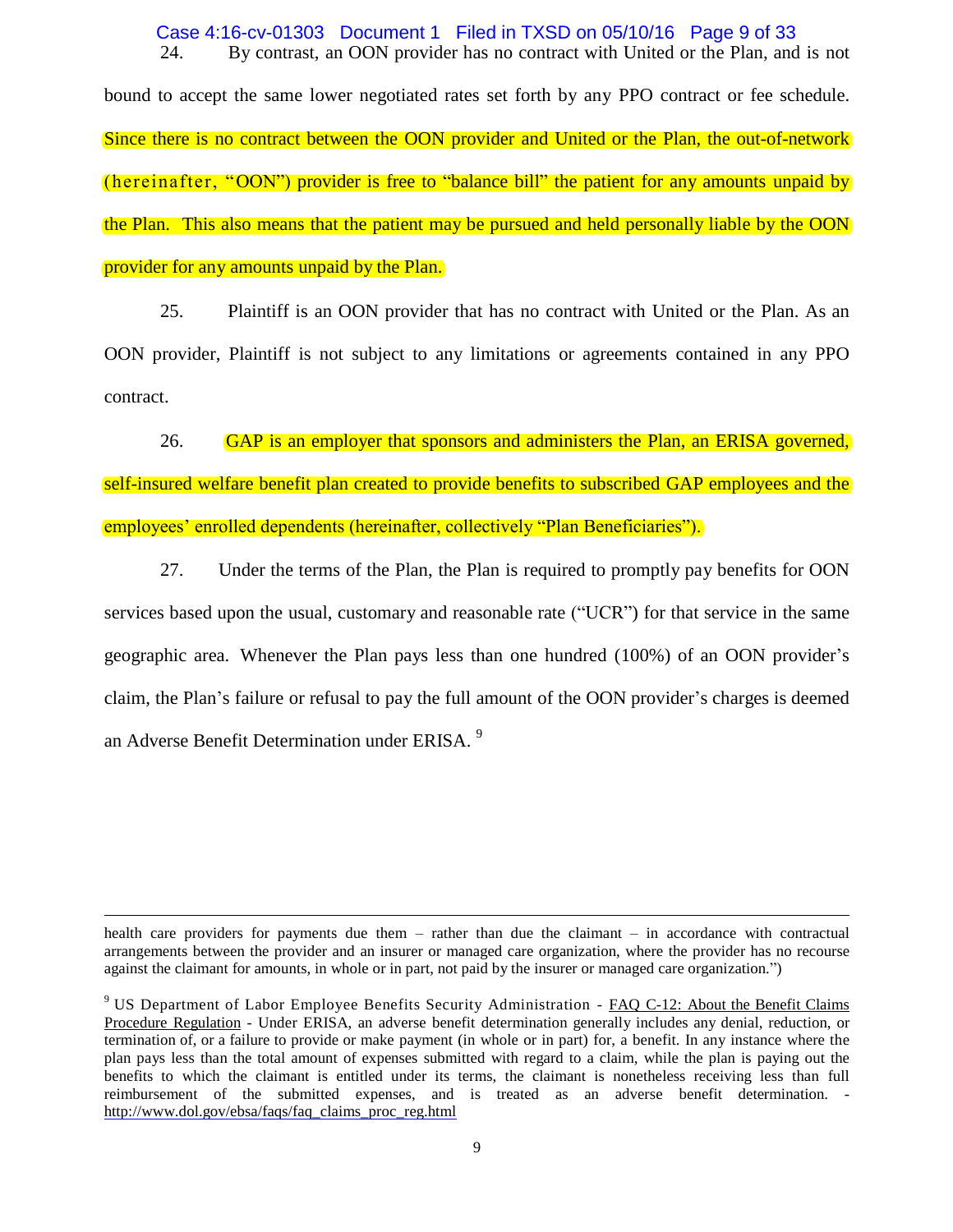# *B. Plaintiff's Benefits Claim has been Approved for Benefit Payment but Converted and Embezzled by Defendants, through United* Case 4:16-cv-01303 Document 1 Filed in TXSD on 05/10/16 Page 10 of 33

28. Patient X is a Plan Beneficiary (*i.e.* covered individual) under the terms and conditions of the Plan, and is entitled to medical benefits *as determined by the Plan*. <sup>10</sup> That is, if the Defendants, through United, make the determination that the services Patient X receives are indeed covered services under the Plan and the covered services are deemed medically necessary, then the Defendants, through United, shall make a determination as to how much to pay Plaintiff for providing services to Patient X.

29. Before providing healthcare services to Patient X, Plaintiff on February 14, 2014, verified through Defendants' authorized agent, United, that Patient X is a Plan Beneficiary of the Plan sponsored by Defendants, and, as a part of the Plan, Patient X does indeed have OON benefits. This pre-service verification procedure is not only common practice amongst most healthcare provides, but is even more imperative as Plaintiff is a OON provider and must ensure that each patient has OON benefits prior to performing any service. Before providing services to Patient X, Patient X executed a Legal Assignment of Benefits and Designation of Authorized Representative form on February 17, 2014, to designate and assign Plaintiff to be a statutorily defined "Claimant", by assigning Plaintiff rights to receive benefit payments directly and conduct administrative appeals, seek judicial review for benefits claims, breach of fiduciary duty, statutory penalties for failure to provide Plan Documents and any equitable remedies under the law (the Legal Assignment of Benefits and Plaintiff's standing is discussed in detail in Section IV(D))

30. After receiving verification of Patient X's OON benefits and Patient X assigned Plaintiff as his Claimant, Plaintiff provided healthcare services to Plaintiff, and Patient X incurred eligible and reasonable medical expenses on February 17, 2014. Being that Patient X incurred eligible and reasonable expenses, Plaintiff submitted healthcare claims to Defendants, through United for determination and to be reimbursed for the services Plaintiff provided to Patient X.

 $\overline{a}$ 

 $10$  Patient X is a Plan Beneficiary under the terms and conditions of the Plan, and, in accordance with HIPAA, shall have his name remain confidential.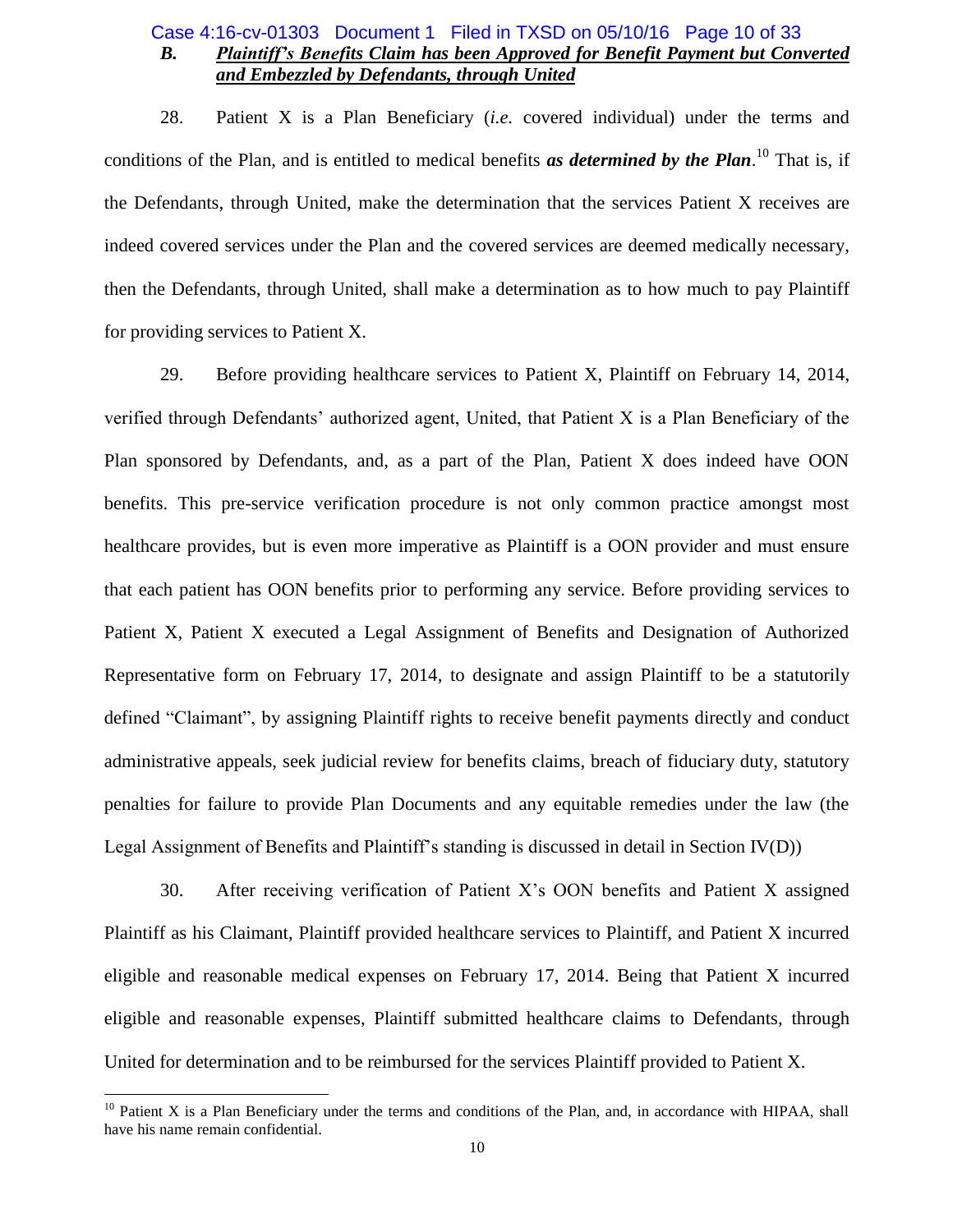31. On May 8, 2014, Plaintiff received the ERA 835 where Defendants, through United, Case 4:16-cv-01303 Document 1 Filed in TXSD on 05/10/16 Page 11 of 33

made the final determination that Plaintiff's claim for **\$68,517.00** ("Billed Amount") was adjudicated by Defendants, through United, and was allowed for \$75,367.13 ("Allowed" Amount").<sup>11</sup> In this case, *the adjudicated Allowed Amount is greater than the Billed Amount*. Defendants, through United, claim that they "issued" the following checks to Plaintiff (i) *"QK92675266 - \$42,639.56"*, and (ii) *"QK65360073 - \$31,037.52"*, to be paid to Plaintiff but Plaintiff *never* received the checks. Additionally, the ERA 835 also shows that *\$34,718.33* was withheld *("WO 20130502 259232A"*) from Plaintiff by Defendants, through United, and converted to United's own use to make itself "whole" for an "overpayment" to a stranger plan.<sup>12</sup> The *259232A* in the withholding section symbolizes the account number that \$34,718.33 of Defendants' Plan Assets was withheld for because of an "overpayment" made to Plaintiff, which in this case is Patient Y, a plan beneficiary of Greenfield CR, Inc. who received services on *20130502* (*i.e.* May 2, 2013) from Plaintiff, which is a plan fully-insured by United. *Below, incorporated into this Complaint, is the ERA 835 produced to Plaintiff on May 8, 2014, that highlights the evidence discussed in this paragraph:*

----------INTENTIONALLY LEFT BLANK----------

 $\overline{a}$ 

<sup>&</sup>lt;sup>11</sup> An ERA 835 is a HIPAA mandated and official document that shows the transfer of funds from one account to another. United defines an ERA 835 as the electronic transaction which provides claim payment information in the HIPAA mandated ACSX12 005010X221A1 format. These files are used by practices, facilities, and billing companies to autopost claim payments into their systems. You can receive your 835 files through your clearinghouse, direct connection, UnitedHealthcare's Connectivity Director or download them from UnitedHealthcareOnline.com, with enrollment in Electronic Payments & Statements (EPS) [https://www.unitedhealthcareonline.com/b2c/CmaAction.do?channelId=8e24829bca0ae210VgnVCM2000003010b10a](https://www.unitedhealthcareonline.com/b2c/CmaAction.do?channelId=8e24829bca0ae210VgnVCM2000003010b10a____)  $\overline{\phantom{a}}$ 

<sup>&</sup>lt;sup>12</sup> WO 20130502 259232A - details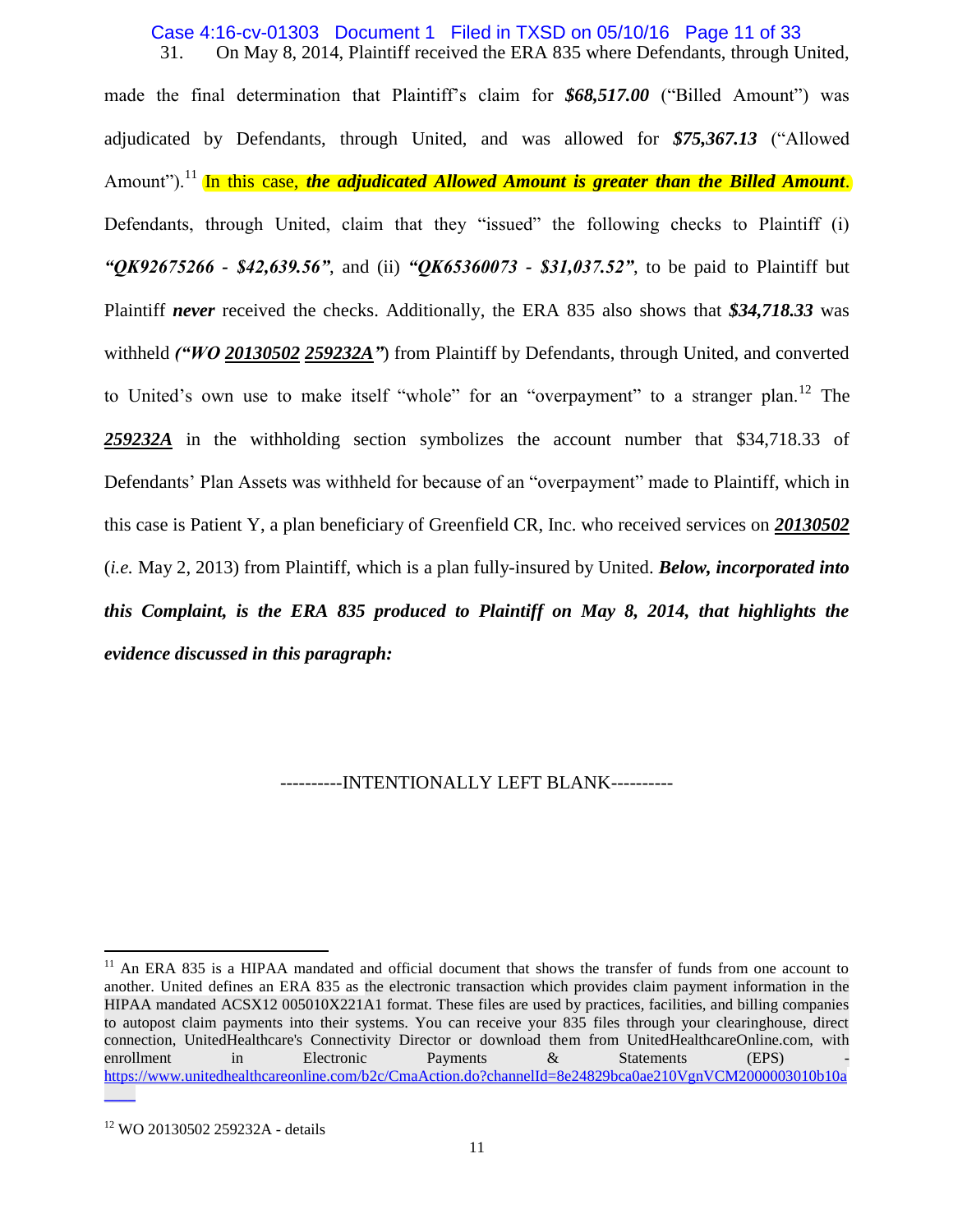| Case 4:16-cv-01303  Document 1  Filed in TXSD on 05/10/16  Page 12 of 33                       |                                                          |                                                                          |                                                                       |                                                        |                                                                  |                                                         |                                                |                                                      |                                              |
|------------------------------------------------------------------------------------------------|----------------------------------------------------------|--------------------------------------------------------------------------|-----------------------------------------------------------------------|--------------------------------------------------------|------------------------------------------------------------------|---------------------------------------------------------|------------------------------------------------|------------------------------------------------------|----------------------------------------------|
| UNITED HEALTHCARE INSURANCE COMPANY<br>P O BOX 740800<br>ATLANTA, GA 30374-0800                |                                                          |                                                                          |                                                                       |                                                        | PAYER CONTACT:<br>PHONE:                                         |                                                         | GREENSBORO SERVICE CENTER<br>$(877)842 - 3210$ |                                                      |                                              |
| REDOAK HOSPITAL<br>17400 RED OAK DR<br>HOUSTON, TX 77090-0000                                  |                                                          |                                                                          |                                                                       |                                                        | NPI:<br>NON-PAYMENT:<br>CHECK DATE:                              | PRODUCTION DATE: 05/08/2014                             | 1114293701<br>OK92675266<br>05/08/2014         |                                                      |                                              |
| <b>PROV</b><br><b>SERV DATE</b>                                                                | POS NOS PROC                                             | MODS                                                                     | <b>BILLED</b>                                                         | <b>ALLOWED</b>                                         | <b>DEDUCT</b>                                                    | COINS                                                   | GRP/RC-AMT                                     |                                                      | PROV PD                                      |
| NAME:                                                                                          |                                                          |                                                                          |                                                                       | ACT: 293144A                                           |                                                                  | ICN: 4520209421<br>0016663179                           |                                                |                                                      |                                              |
| GRP/POL NUM: 189897<br>0217 021714                                                             | $131 \quad 2$                                            | 64483 RTTC                                                               | 14542.00                                                              | 14542.00                                               | 0.00                                                             | 0.00                                                    | $PI-45$<br>$PI-94$                             | 29084.00<br>$-14542.0$<br>$\circ$                    | 0.00                                         |
| 0217 021714<br>0217 021714                                                                     | 1310<br>1312                                             | 64483 LTTC<br>64484 RTTC                                                 | 14542.00<br>12554.00                                                  | 14542.00<br>12554.00                                   | 0.00<br>0.00                                                     | 0.00<br>0.00                                            | $PI-97$<br>$PI-45$<br>$PI-94$                  | 14542.00<br>25108.00<br>$-12554.0$<br>$\Omega$       | 0.00<br>0.00                                 |
| 0217 021714<br>0217 021714                                                                     | 1310<br>$131 \quad 1$                                    | 64484 LTTC<br>J2250                                                      | 12554.00<br>586.00                                                    | 12554.00<br>7436.13                                    | 0.00<br>0.00                                                     | 0.00<br>3718.06                                         | $PI-97$<br>$PI-45$<br>$PI-94$                  | 12554.00<br>6888.87<br>$-13739.0$<br>$\Omega$        | 0.00<br>3718.07                              |
| 0217 021714<br>0217 021714<br>PT RESP 3718.06<br>ADJ TO TOTALS:<br># OF CLAIMS<br>TOTALS:<br>1 | 1310<br>1310<br>PREV PD<br><b>BILLED AMT</b><br>68517.00 | J2250<br>J2250<br>CLAIM TOTALS<br>0.00<br><b>ALLOWED AMT</b><br>75367.13 | 664.00<br>13075.00<br>68517.00<br>INTEREST 0.00<br>DEDUCT AMT<br>0.00 | 664.00<br>13075.00<br>75367.13<br>COINS AMT<br>3718.06 | 0.00<br>0.00<br>0.00<br>LATE FILING CHARGE<br>RC-AMT<br>61080.87 | 0.00<br>0.00<br>3718.06<br>0.00<br>PROV PAID<br>3718.07 | $PI-97$<br>$PI-97$<br>PROV ADJ<br>23116.29     | 664.00<br>13075.00<br>61080.87 3718.07<br><b>NET</b> | 0.00<br>0.00<br>3718.07<br>CHECK AMT<br>0.00 |
| PROVIDER ADJ DETAILS:                                                                          | PLB REASON CODE<br>FB<br>$_{\rm FB}$<br><b>WO</b>        | FCN                                                                      | QK65360073<br>OK92675266<br>20130502 259232A                          | HIC                                                    |                                                                  | <b>AMOUNT</b><br>31037.52<br>$-42639.56$<br>34718.33    |                                                |                                                      |                                              |

<sup>97</sup> 45<br>94

32. On May 8, 2014, Plaintiff also received from Defendants, through United, a *fraudulent and inconsistent* Provider Explanation of Benefits that contradicts the official ERA 835 in order to conceal its conversion and embezzlement scheme. Although the Billed Amount by Plaintiff remains consistent on both the ERA 835 and the EOB, the Allowed Amount on the EOB is \$7,436.13 even though the ERA 835 certifies that Defendant has withdrawn money with the following check *"QK92675266 - \$42,639.56"* to be paid to Plaintiff but Plaintiff *never* received this check. Additionally, the ERA 835 also shows that *\$34,718.33* was withheld *("WO 20130502 259232A"*) and converted to pay the alleged overpayment for Patient Y. Defendants and United knew or should have known that the Provider EOB is *fraudulent and not* the true and correct explanation of Patient X's benefits because the withheld amount on the Provider EOB shows it is greater than the Allowed Amount on the Provider EOB; thus, it only make sense that the ERA 835 is the true and correct document representative of Plan Assets being taken from Defendants. The same is known or should have been known for *"QK92675266 - \$42,639.56"* being greater than the Allowed Amount on the Provider EOB. *Below, incorporated into this Complaint, is the Provider* 

Payor initiated reautions. In the opinion of the payer, the aquistment is not the responsibility of the patient,<br>but no supporting contract exists between the provider and the payer.<br>The benefit for this service is include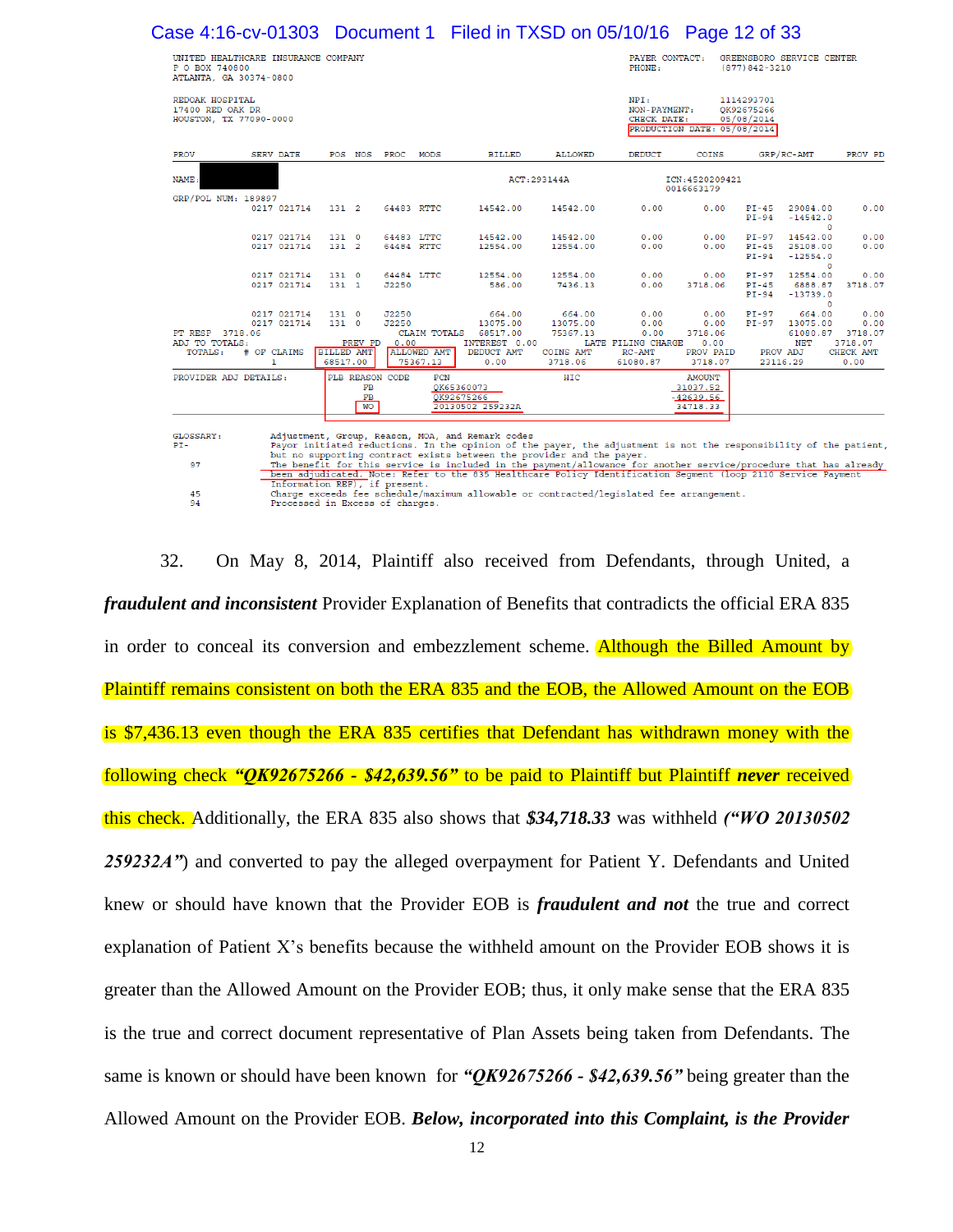*EOB produced to Plaintiff on May 8, 2014, that highlights the evidence discussed in this*  Case 4:16-cv-01303 Document 1 Filed in TXSD on 05/10/16 Page 13 of 33

*paragraph:*

----------INTENTIONALLY LEFT BLANK----------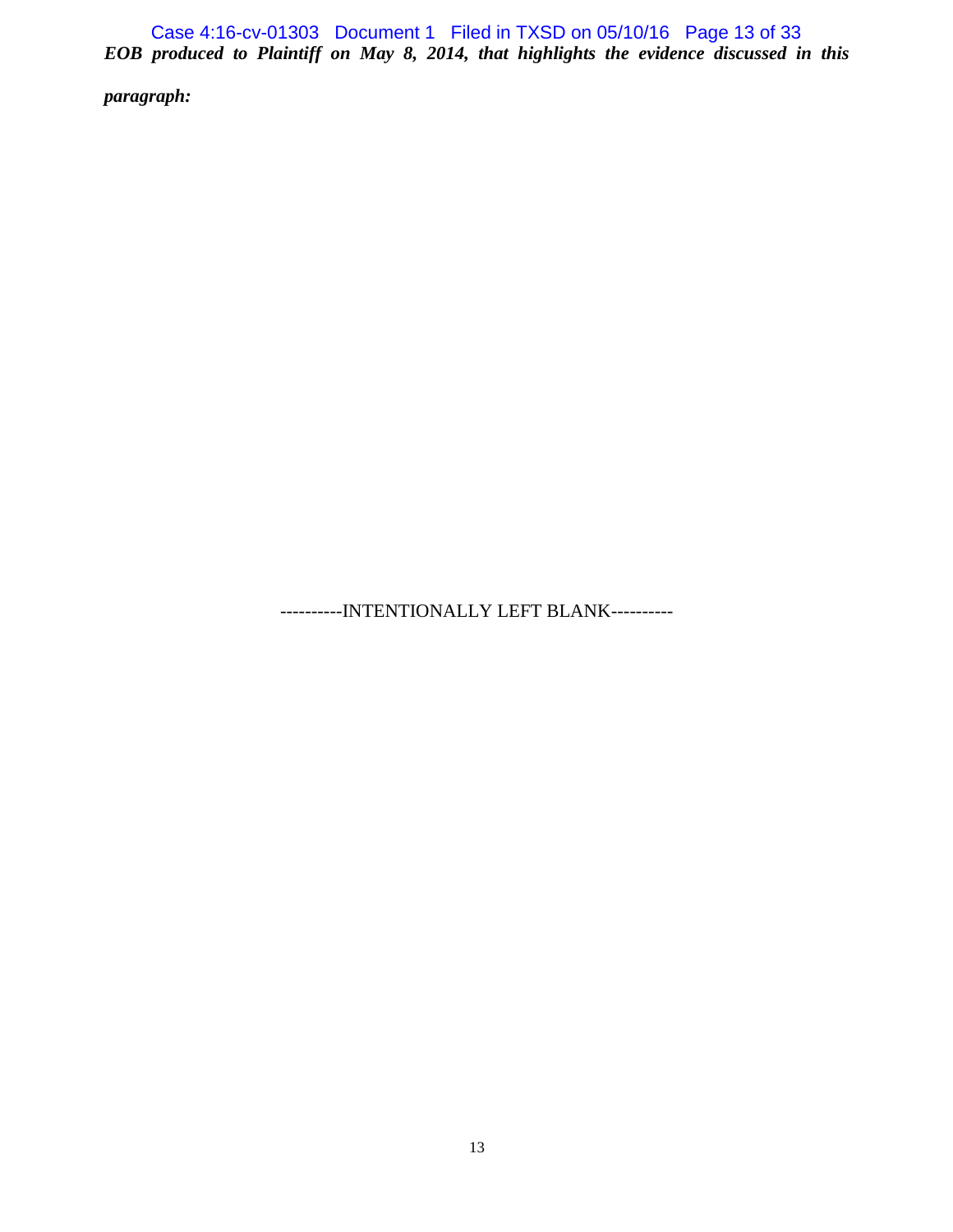|                              |                            |                                                                                                                                      |                           |                              | Case 4:16-cv-01303 Document 1 Filed in TXSD on 05/10/16 Page 14 of 33                                                                                                                                                                                                   |                              | 11-267"03"000005-PM-14128-120"C07ASOBOATOPS<br>STD - EOB |                    |                                    |                           |            |           |                                    |                                                                                                                                                            |              |
|------------------------------|----------------------------|--------------------------------------------------------------------------------------------------------------------------------------|---------------------------|------------------------------|-------------------------------------------------------------------------------------------------------------------------------------------------------------------------------------------------------------------------------------------------------------------------|------------------------------|----------------------------------------------------------|--------------------|------------------------------------|---------------------------|------------|-----------|------------------------------------|------------------------------------------------------------------------------------------------------------------------------------------------------------|--------------|
|                              |                            | United HealthCare Services, Inc.<br>BUFFALO SERVICE CENTER<br>PO BOX 30555<br>SALT LAKE CITY. UT 84130-0555<br>PHONE: 1-877-842-3210 |                           |                              |                                                                                                                                                                                                                                                                         | A UnitedHealth Group Company | UnitedHealthcare                                         |                    |                                    |                           |            |           |                                    | DATE: 05/08/14<br>TIN: 45-4432712<br>NPI: 1114293701<br>GROUP NUMBER: 0189897<br>GROUP NAME: GAP INC.<br>CHECK NUMBER: QK 92675266<br>CHECK AMOUNT: \$0.00 |              |
|                              |                            | RED OAK HOSPITAL<br>REDOAK HOSPITAL<br>17400 RED OAK DR<br>HOUSTON, TX 77090                                                         |                           |                              |                                                                                                                                                                                                                                                                         |                              |                                                          |                    |                                    |                           |            |           | <b>PROVIDER</b><br><b>BENEFITS</b> | <b>EXPLANATION OF</b>                                                                                                                                      |              |
| <b>PATIENT:</b>              |                            |                                                                                                                                      |                           |                              |                                                                                                                                                                                                                                                                         |                              |                                                          |                    |                                    |                           |            |           |                                    |                                                                                                                                                            |              |
| MEMBER ID:<br>PR ODUCT:      | <b>MEMBER NAME:</b>        |                                                                                                                                      | A 912025754               |                              |                                                                                                                                                                                                                                                                         |                              | <b>CONTROL NUMBER:</b><br>DATE RECEIVED:                 |                    | 452020942101<br>04/11/14           |                           |            |           |                                    |                                                                                                                                                            |              |
|                              | PATIENT ACCOUNT:           |                                                                                                                                      | CHOYC+<br>293144A         |                              |                                                                                                                                                                                                                                                                         |                              | PROVIDER OF SERVICE:                                     |                    | REDOAK HOSPITAL                    |                           |            |           |                                    |                                                                                                                                                            |              |
| DATE(S) OF<br><b>SERVICE</b> | REV<br>CODE<br>SUB/<br>ADJ | CPT-<br><b>HCPCS</b><br>SUB/ADJ                                                                                                      | MOD<br>SUB/<br><b>ADJ</b> | <b>UNITS</b><br>SUB /<br>ADJ | AMOUNT<br>CHARGED                                                                                                                                                                                                                                                       | AMOUNT<br><b>ALLOWED</b>     | <b>ADJAMOUNT</b>                                         | <b>GRP</b><br>CODE | CLAIM<br>ADJ<br><b>RSN</b><br>CODE | APC/<br>OPG<br>GRP<br>CD. | APC<br>SI. | APC<br>RC | OCE<br>ED IT<br>CD                 | PAID TO<br><b>PROVIDER</b>                                                                                                                                 | <b>NOTES</b> |
|                              | 0490 / 0500                | 64483                                                                                                                                | <b>RT/TC</b>              |                              | \$14,542.00                                                                                                                                                                                                                                                             |                              | \$29,084.00                                              |                    | 45                                 |                           |            |           |                                    | \$0.00                                                                                                                                                     | CY.          |
|                              |                            | 64483                                                                                                                                |                           |                              |                                                                                                                                                                                                                                                                         |                              | $-$14.542.00$                                            |                    | 94                                 |                           |            |           |                                    |                                                                                                                                                            |              |
| 02/17/14<br>02/17/14         | 0490 / 0500<br>0490 / 0500 | 64484                                                                                                                                | LT/TC<br><b>RT/TC</b>     |                              | \$14.542.00<br>\$12,554.00                                                                                                                                                                                                                                              |                              | \$14,542.00<br>\$25,108.00                               |                    | 97<br>45                           |                           |            |           |                                    | \$0.00<br>\$0.00                                                                                                                                           | CY<br>CY     |
| 02/17/14                     |                            |                                                                                                                                      |                           |                              |                                                                                                                                                                                                                                                                         |                              | $-$12.554.00$                                            |                    | 94                                 |                           |            |           |                                    |                                                                                                                                                            |              |
| 02/17/14                     | 0490 / 0500                | 64484                                                                                                                                | LT/TC                     |                              | \$12 554 00                                                                                                                                                                                                                                                             | \$7,436.13                   | \$12 554 00                                              |                    | 97                                 |                           |            |           |                                    | \$0.00                                                                                                                                                     | CY           |
|                              | 0250 / 0500                | J2250                                                                                                                                |                           |                              | \$586.00                                                                                                                                                                                                                                                                |                              | \$6,888.87<br>$-$13.739.00$                              |                    | 45<br>94                           |                           |            |           |                                    | \$3,718.07                                                                                                                                                 |              |
|                              |                            |                                                                                                                                      |                           |                              |                                                                                                                                                                                                                                                                         |                              | \$3,718.06                                               |                    | $\mathcal{D}$                      |                           |            |           |                                    |                                                                                                                                                            |              |
| 02/17/14<br>02/17/14         | 0250 / 0500                | J3010<br>J2250                                                                                                                       |                           |                              | \$664.00                                                                                                                                                                                                                                                                |                              | \$664.00                                                 |                    | 97                                 |                           |            |           |                                    | \$0.00                                                                                                                                                     |              |
| 02/17/14                     | 0320 / 0500                | 72275                                                                                                                                | TC                        |                              | \$13.075.00                                                                                                                                                                                                                                                             |                              | \$13,075.00                                              |                    | 97                                 |                           |            |           |                                    | \$0.00                                                                                                                                                     |              |
|                              | CONTROL #45202094210       | J2250<br><b>SUBTOTAL</b>                                                                                                             |                           |                              | \$68,517.00                                                                                                                                                                                                                                                             | \$7.436.13                   | \$64,798.93                                              |                    |                                    |                           |            |           |                                    | \$3.718.07                                                                                                                                                 | REMARK/      |
|                              |                            |                                                                                                                                      |                           |                              |                                                                                                                                                                                                                                                                         |                              |                                                          |                    | CLAIM TOTAL PATIENT RESPONSIBILITY |                           |            |           | \$3,718.06                         |                                                                                                                                                            |              |
|                              |                            |                                                                                                                                      |                           |                              |                                                                                                                                                                                                                                                                         |                              |                                                          |                    |                                    |                           |            |           |                                    |                                                                                                                                                            |              |
|                              |                            |                                                                                                                                      |                           |                              | PLEASE NOTE THAT THE PATIENT HAS A CONSUMER ACCOUNT THAT MAY PAY SOME OR ALL OF THIS CLAIM. IF FUNDS ARE AVAILABLE, A CHECK WILL BE SENT TO YOU WITHIN 10 BUSINESS<br>DAYS FROM THE DATE OF THIS TRANSACTION AND CAN BE APPLIED TO REDUCE THE PATIENT'S RESPONSIBILITY. |                              |                                                          |                    |                                    |                           |            |           |                                    |                                                                                                                                                            |              |



# **PROVIDER EXPLANATION OF BENEFITS**

# **OVERPAYMENT REDUCTION DETAILS**

REDOAK HOSPITAL<br>REDOAK HOSPITAL<br>17400 RED OAK DR<br>HOUSTON, TX 77090

| <b>MEMBER LAST NAME PATIENT</b>                                                      | <b>FIRST NAME</b> | <b>MEMBERID#</b> | <b>CPATIENT ACCT#</b> | POLICY<br><b>NUMBER</b> | <b>CLAIM/CONTR</b><br>OL# | DATE(S)<br><b>OF</b><br><b>SERVICE</b> | <b>ORIGINAL</b><br><b>OVERPAYMENT DEDUCTED</b><br><b>AMOUNT</b> |             | <b>PREVIOUSLY OVERPAYMENT</b><br><b>DEDUCTED</b> |  |
|--------------------------------------------------------------------------------------|-------------------|------------------|-----------------------|-------------------------|---------------------------|----------------------------------------|-----------------------------------------------------------------|-------------|--------------------------------------------------|--|
|                                                                                      |                   | XXXXX8522        | 278162A               | 0717789                 | 0432240942301 10/04/13    |                                        | \$42,705.19                                                     | \$37,439.93 | $-$5.265.26$                                     |  |
|                                                                                      |                   | XXXXX9131        | 259232A               | 0268272                 | 042387146010105/02/13     |                                        | \$34.718.33                                                     |             | $-$17.851.03$                                    |  |
| <b>TOTAL DEDUCTIONS</b><br>THIS REPRESENTS PREVIOUS BENEFITS THAT WERE PAID IN ERROR |                   |                  |                       |                         |                           |                                        |                                                                 |             |                                                  |  |
| TOTAL PAID TO THE PROVIDER                                                           |                   |                  |                       |                         |                           |                                        |                                                                 |             |                                                  |  |

REMARKS::

THE AMOUNT PAYABLE FOR THIS EXPLANATION OF BENEFITS HAS BEEN USED TO REDUCE AN OVERPAYMENT MADE ON THE GIVEN CLAIM(S). PLEASE LADJUST YOUR PATIENT ACCOUNT BALANCE ACCORDINGLY.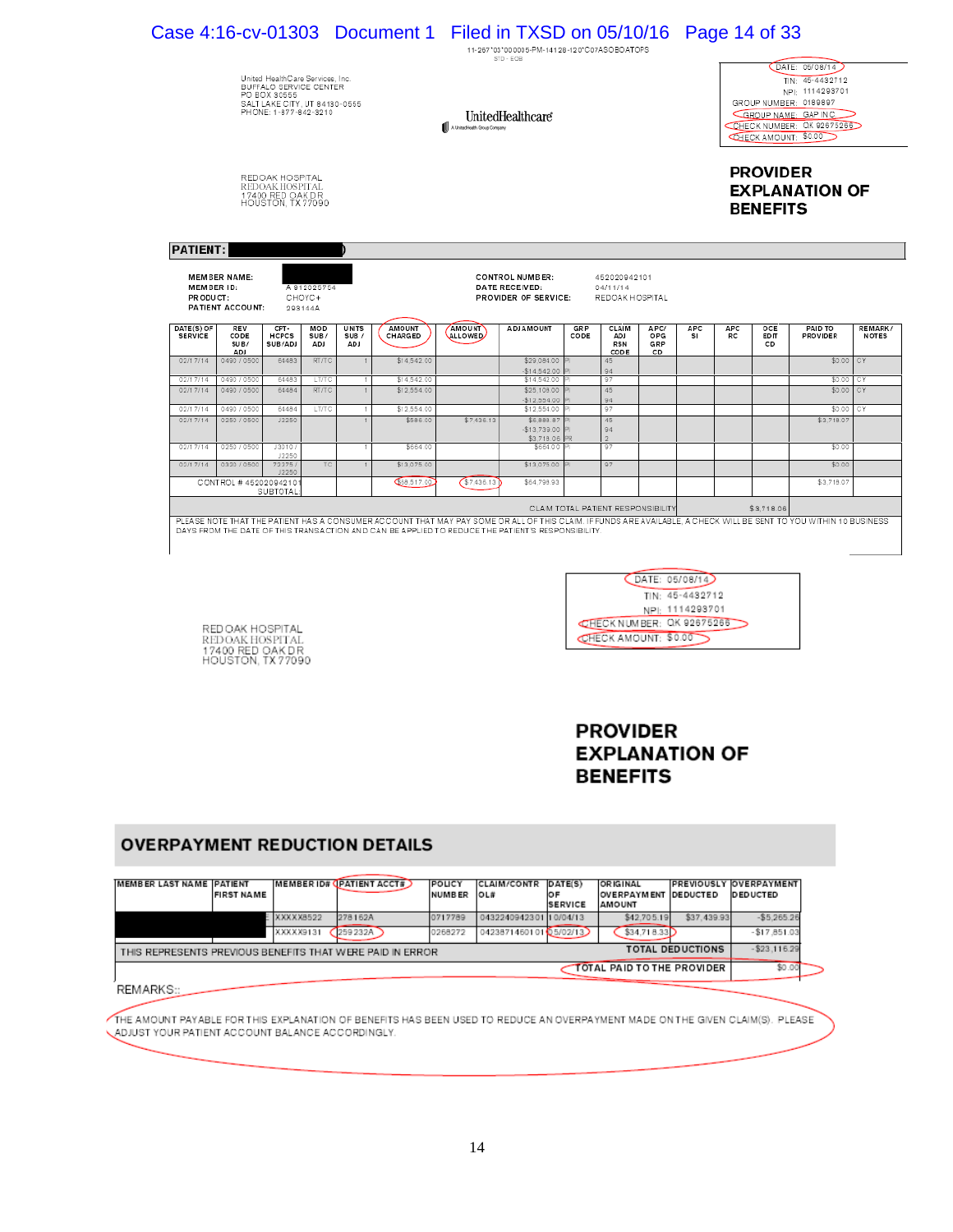33. Defendants knew or should have known that the alleged "overpayment" to Patient Y Case 4:16-cv-01303 Document 1 Filed in TXSD on 05/10/16 Page 15 of 33

is to a fully-insured plan account of the Plan's co-fiduciary, United. To convert the benefits payment for patient X from Defendants' ERISA plan to another stranger, Patient Y, insured by United is virtually paying from Defendants' benefit Plan to co-fiduciaries, United's own account. The Defendants knew or should have known that the co-fiduciary has abstracted or converted the Plan Assets and misused Patient X's benefit entitlement to the use of Patient Y's Plan, and this act is a breach of fiduciary duty against the best interest of the Plan Beneficiary under ERISA. The Defendant knew or should have known that the Plan Assets has been knowingly and intentionally converted and embezzled to pay the Plan's co-fiduciary, United' own account with Defendants' actual knowledge and authorization even after the Plaintiff alerted the Defendants on multiple occasions with appeal letters (sent on July 14, 2014, October 23, 2015, and April 25, 2016), emails between Plaintiff and United's in-house attorney (discussed in detail below), and an actual complaint to the Department of Labor on November 6, 2014 with Complaint Number 201563- 02008.

34. Defendants knew or should have known that the Provider EOB is fraudulent because the ERA 835 certifies that the Defendants, through United, had withdrawn at least one check *"QK92675266 - \$42,639.56"*, and that check amount is much greater than the \$7,436.13 allowed on the Provider EOB. Defendants continue to ignore or cover-up this type of fraudulent practice even after repeated alerts and writing through notices, appeals, and correspondence from Plaintiff that Plan's co-fiduciary, United, is a suspected perpetrator for engaging in the statutory prohibited self-dealing and embezzlement by converting and abstracting the Plan benefits payment into its own use and paying to its own account full-insured accounts, like Patient Y. Defendants knew or should have known the legal and financial conflict of interest caused by United's selfdealing; however, Defendants continued to authorize, conspire and orchestrate, with United to investigate the alleged violation by United's own act in reckless breach of co-fiduciary duties in self-dealing and failure to safeguard Plan Assets in the best interest of the Plan Beneficiary.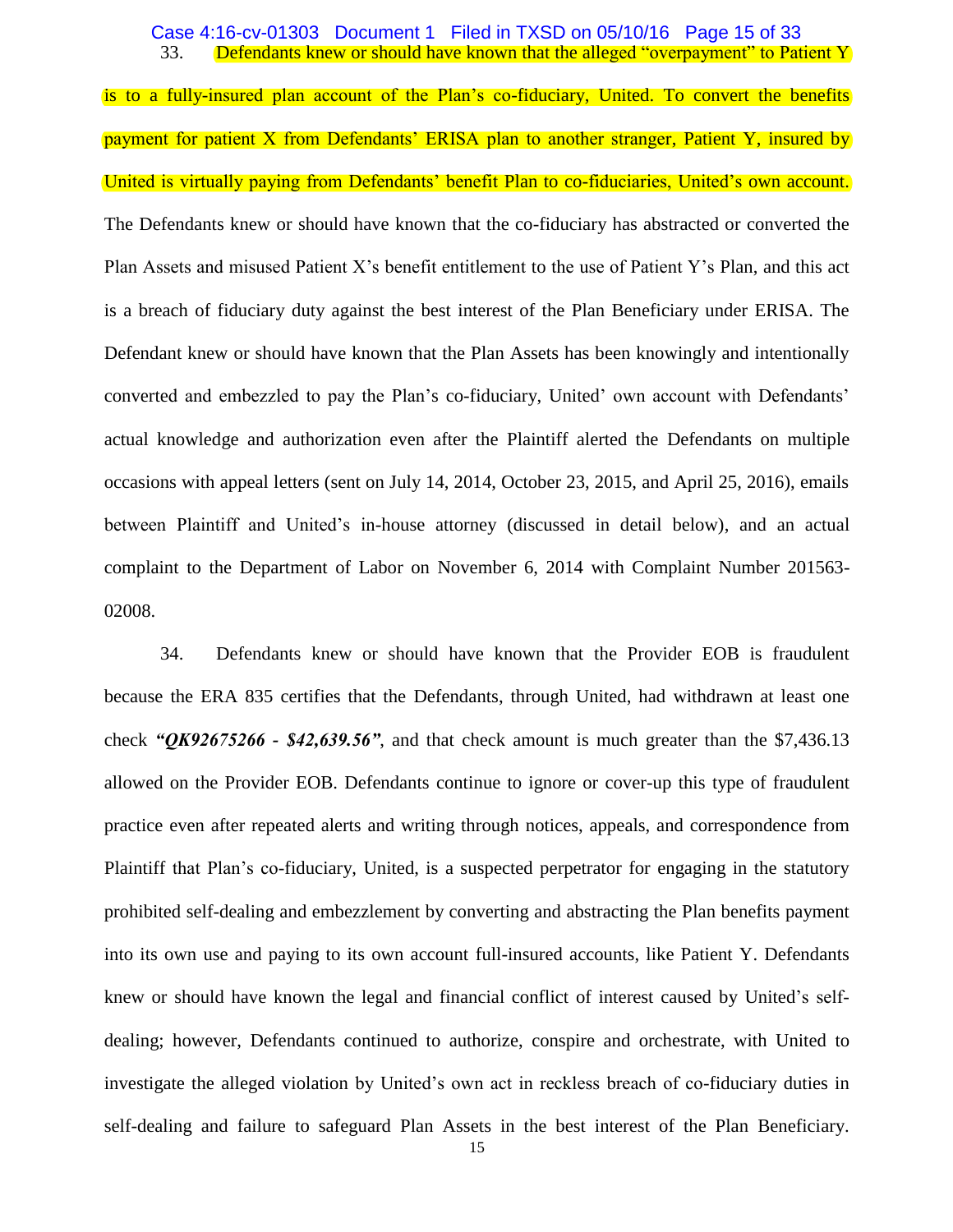Instead, Defendants colluded and conspired to serve only the best interest of the Plan co-fiduciary, United, at the cost and in harm of the Plan Beneficiary, Patient X. Even after the Department of Labor's official investigation and Plaintiff's last appeal letter dated April 25, 2016, Defendant continued to conspire with United, and United in-house counsel Elizabeth Schmiesing, to conceal the embezzlement and deceive the Plaintiff on May 6, 2016, with respect to Defendants Plan Official ERA 835 with certification of conversion and embezzlement. Case 4:16-cv-01303 Document 1 Filed in TXSD on 05/10/16 Page 16 of 33

35. Defendants knew and should have known that they had the responsibility and duty to investigate and unilaterally determine, without the assistance of United, if Plaintiff's suspicions and allegation were absolutely accurate or true, especially after Plaintiff filed an official complaint with the Department of Labor. Additionally, Defendant failed to and intentionally waived any rights to officially correct the Plaintiff's statement of fact with respect to the Plan, ERA 835, and the Provider EOB by refusing to disclose any and all Plan Documents or cancel the checks *"QK92675266 - \$42,639.56"*, and *"QK65360073 - \$31,037.52"*, in order to rule out any misunderstanding or exclusion of any embezzlement. Instead, Defendants and United continue to maintain and support its action of withholding or converting Patient X's benefit payment of Defendants' Plan Assets to pay United's own fully-insured account is not embezzlement or selfdealing as prohibited under 18 U.S.C. § 664 and 29 U.S.C. §1106.

### *18 U.S. C. § 664 - Theft or Embezzlement from Employee Benefit Plan*

Any person who embezzles, steals, or unlawfully and willfully abstracts or converts to his own use or to the use of another, any of the moneys, funds, securities, premiums, credits, property, or other assets of any employee welfare benefit plan or employee pension benefit plan, or of any fund connected therewith, shall be fined under this title, or imprisoned not more than five years, or both.

As used in this section, the term "any employee welfare benefit plan or employee pension benefit plan" means any employee benefit plan subject to any provision of title I of the Employee Retirement Income Security Act of 1974.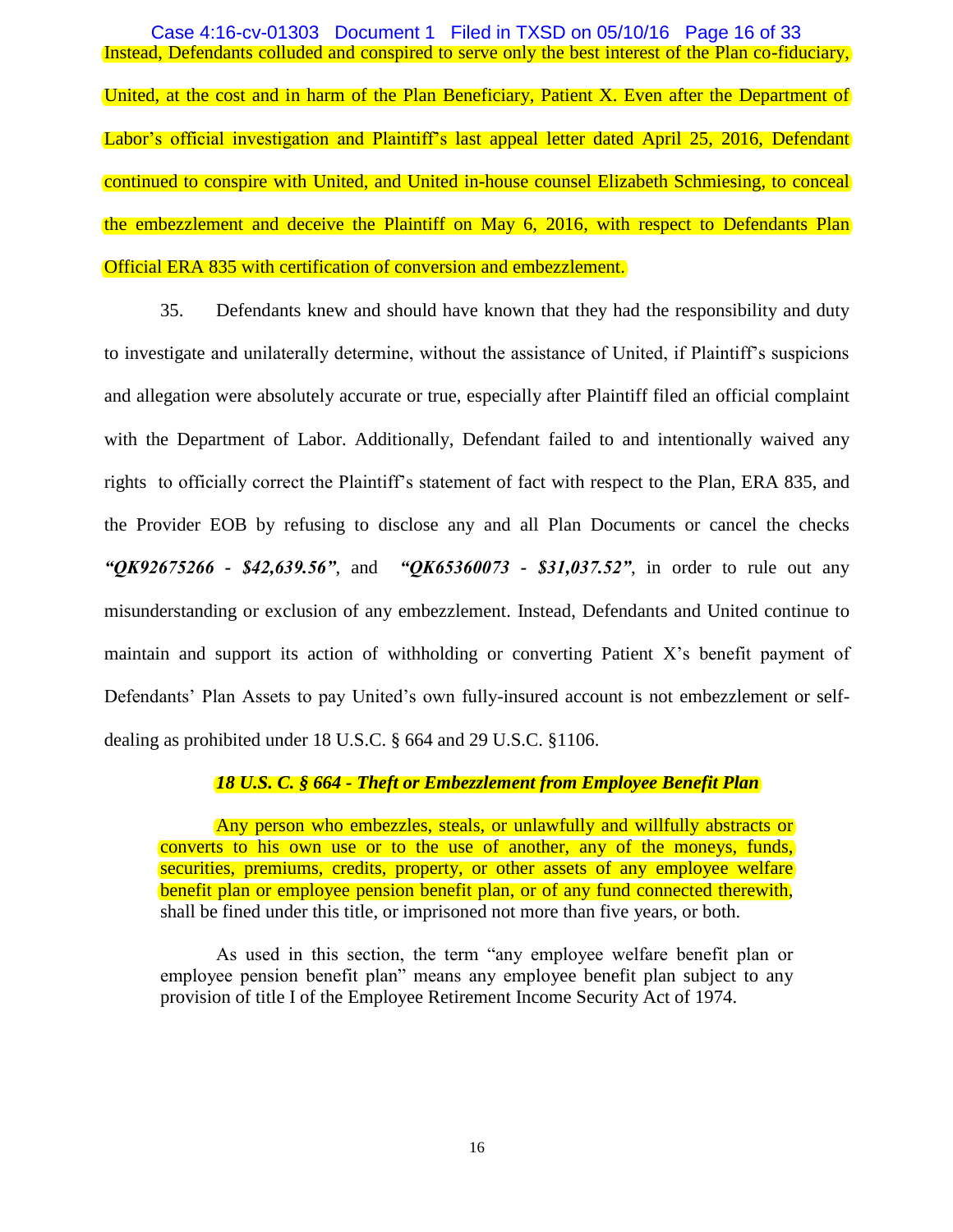# *29 U.S.C. § 1106 – Prohibited Transactions*  Case 4:16-cv-01303 Document 1 Filed in TXSD on 05/10/16 Page 17 of 33

*Transactions between Plan and Party in Interest –* A fiduciary with respect to a plan shall not cause the plan to engage in a transaction, if he knows or should know that such transaction constitutes a direct or indirect – transfer to, or use by or for the benefit of a party in interest, of any assets of the plan…

*Transactions between Plan and Fiduciary* – A fiduciary with respect to a plan shall not  $-$  (i) deal with the assets of the plan in his own interest or for his own account, (ii) in his individual or in any other capacity act in any transaction involving the plan on behalf of a party (or represent a party) whose interests are adverse to the interests of the plan or the interests of in participants or beneficiaries, or (iii) receive and consideration for his own personal account from any party dealing with such plan in connection with a transaction involving the assets of the plan.

36. It is important to note that Plaintiff is *not disputing* the aforementioned facts that (i)

Plaintiff *received proper verification* from Defendants, through United, to provide services to Patient X; (ii) Defendants, through United, *internally adjudicated* Plaintiff's claim for benefits and *came to a determination* that that the Allowed Amount for Patient X was to be paid to Plaintiff to reimburse Plaintiff for the services Plaintiff provided to Patient  $X$ ; and (iii) the amount of the Allowed Amount determined by Defendants, though United, is incorrect.

37. Plaintiff sent administrative appeals on July 14, 2014, October 23, 2015, and April 25, 2016, to Defendants and United, and Plaintiff has not received anything from Defendants or United except for a Summary Plan Description and a check \$7,400 after Plaintiff filed the Department of Labor complaint. Plaintiff was informed by United's in-house attorney, Elizabeth Schmeising on May 6, 2016, that Defendants had advised her to inform Plaintiffs that Defendants will take *no further corrective action than what has been done*. Therefore, the Plaintiff has completely and unequivocally exhausted any and all required administrative remedies and good faith appeals, and any further communications or efforts with Defendants will be fruitless.

38. The Plan Administrator, Leslie Dale, on August 13, 2014, instructed and directed Plaintiff to appeal to its co-fiduciary United for full and fair review when she knew and should have known that Plaintiff was not disputing the Allowed Amount determination of "\$75,367.13" on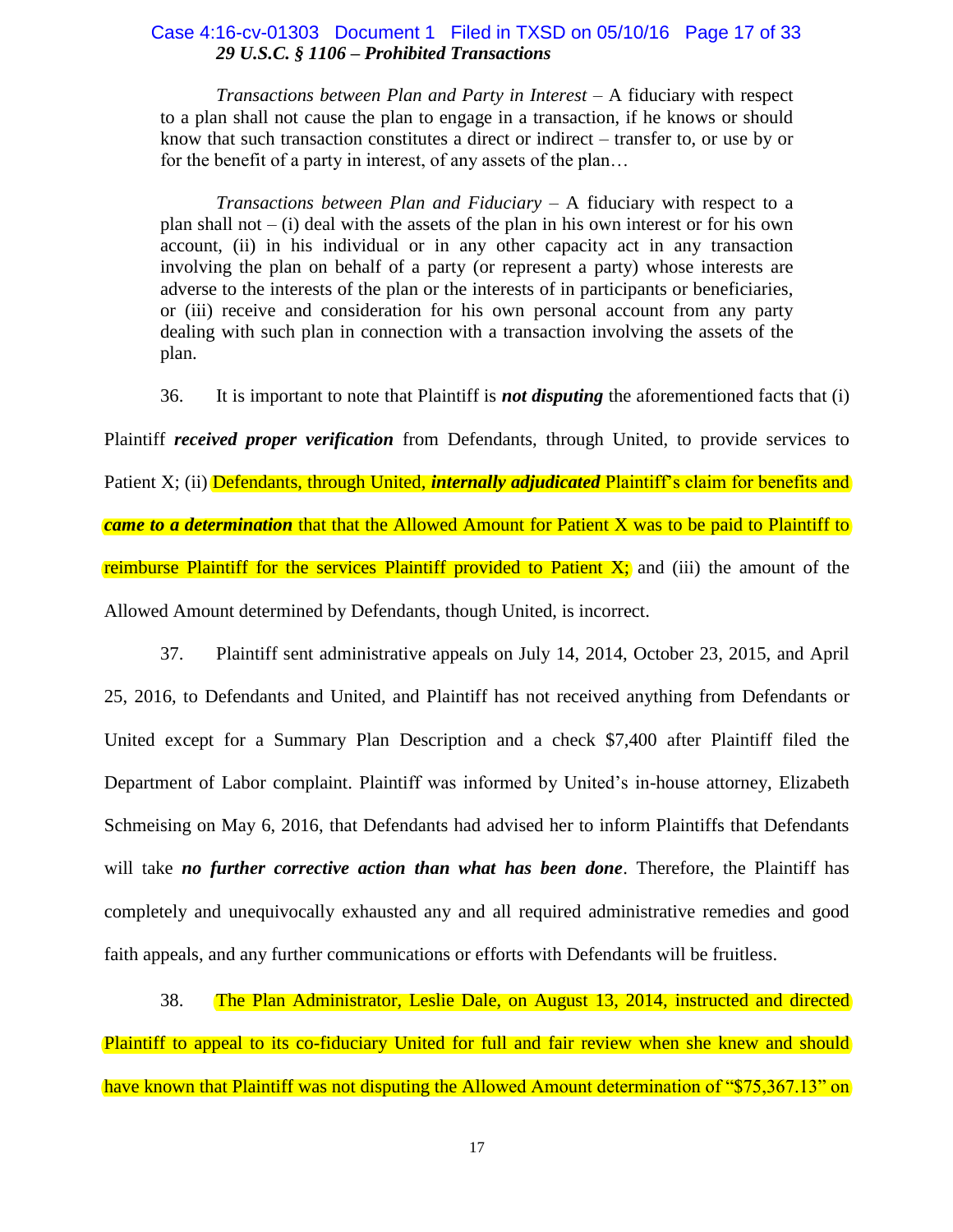the Plan official ERA 835, but Plaintiff was merely seeking for the benefits payment checks *"QK92675266 - \$42,639.56"*, and *"QK65360073 - \$31,037.52"* and withhold after payment *"WO 20130502 259232A",* that was converted to pay on United's own account of Patient Y, which was a prohibited transaction and an absolute conflict of interest. From August 13, 2014, to May 6, 2016, Defendants continued to authorize, conspire, and orchestrate the embezzlement and concealment scheme to convert benefit payments into co-fiduciaries' own account, meanwhile direct Plaintiff appeals to United for full and fair review as required under ERISA were consistently denied or not responded to. On May 6, 2016, the co-fiduciary United's in-house counsel, at 11:51 a.m. CST called the in-house counsel of the Plaintiff, Ebad Khan, to inform Plaintiff that the Plaintiff's last appeal letter dated April 25, 2016, to the Defendants was redirected to United for full and fair review; thus, to further enhancing Plaintiff's belief that no full and fair review is possible with absolute conflict of interest when the co-fiduciary, United, is fighting the Plaintiff to keep benefits payment money for its own account for already paid checks *QK92675266 - \$42,639.56"*, and *"QK65360073 - \$31,037.52* and withhold of *"WO 20130502 259232A - \$34,718.33"* Case 4:16-cv-01303 Document 1 Filed in TXSD on 05/10/16 Page 18 of 33

39. Defendants failed to issue ERISA mandated benefits notifications while making initial adverse benefit determinations and responding to subsequent administrative appeals upon review of Patient X's claim. More significantly, Defendants failed to issue ERISA compliant EOBs containing the ERISA mandated statement:

# *29 C.F.R. 2560.203-1(g) – Manner and Content of Notification of Benefit Determination*

A description of the plan's review procedures and the time limits applicable to such procedures, including a statement of the claimant's right to bring a civil action under section 502(a) of the Act following an adverse benefit determination on review.

40. Additionally, Defendants failed to, in accordance with 29 C.F.R. 2560.203-1 provide a claimant [Plaintiff] with written or electronic notification of any adverse benefit determination which shall include: (i) the specific reason or reasons for the adverse determination;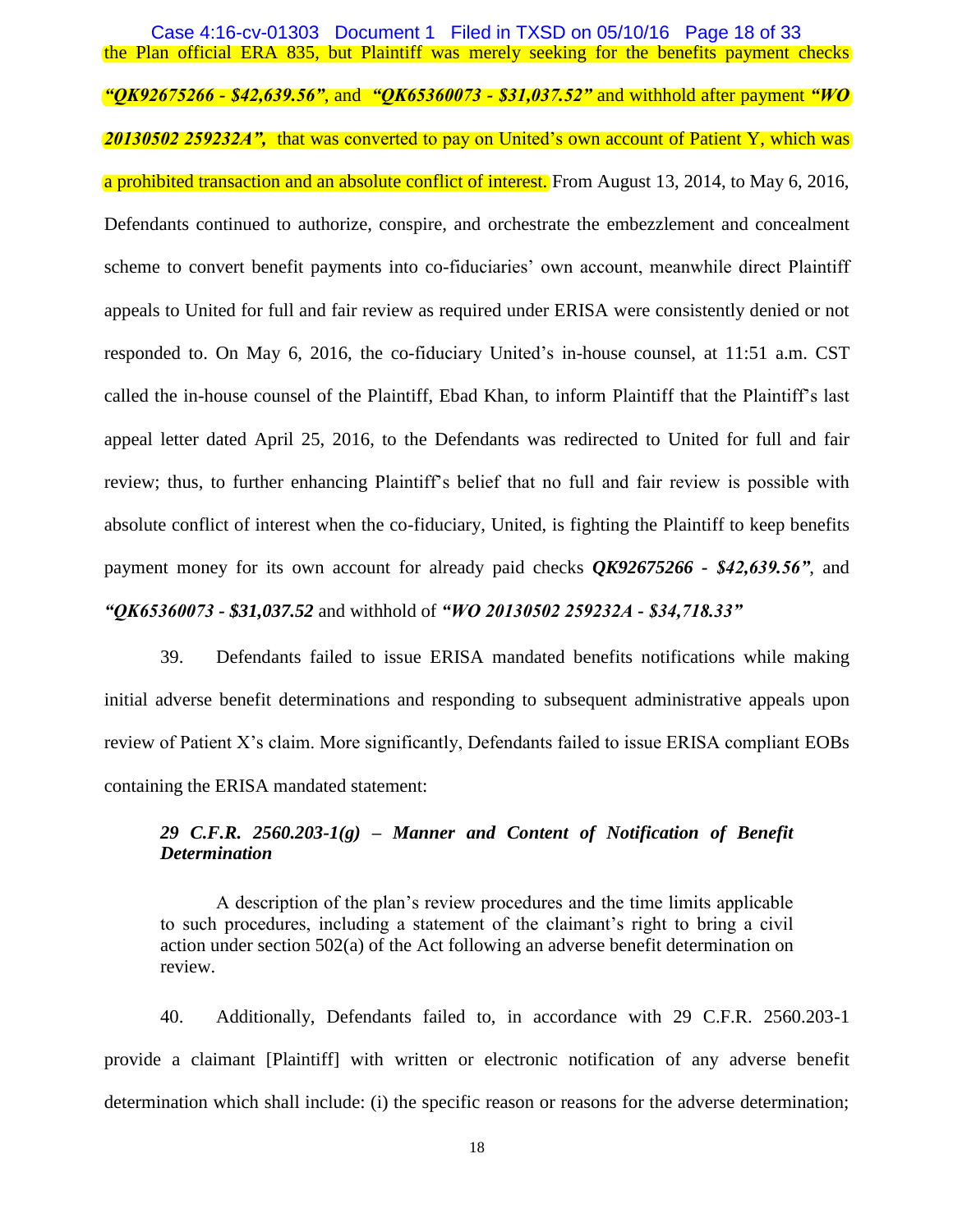(ii) reference to the specific plan provisions on which the determination is base; (iii) a description of any additional material or information necessary for the claimant to perfect the claim and an explanation of why such material or information is necessary; (iv) a description of the plan's review procedures and the time limits applicable to such procedures including a statement of the claimant's right to bring a civil action under section 502(a) of the Act following an adverse benefit determination on review; and (v) any additional information free of charge upon request. Case 4:16-cv-01303 Document 1 Filed in TXSD on 05/10/16 Page 19 of 33

41. Defendants knew or should have known that ERISA statute regulations provide "claimants" a right to bring a civil action, in accordance with 29 C.F.R. 2560.203-1 (b)(4):

The claims procedures do not preclude an authorized representative of a claimant from acting on behalf of such claimant in pursuing a benefit claim or appeal of an adverse benefit determination",

Plaintiff has exhausted all administrative appeal requirements and bring a civil action as the authorized representative of claimant, Patient X.

42. Although on August 13, 2014, Defendants stated that "Without waiving any defenses available to it under ERISA or the Plan regarding the scope or validity of the assignment you enclosed…‖, Defendants have always had the opportunity to challenge the validity of the Assignment of Benefits received by Defendants; nonetheless, Defendants have practically chosen not to challenge the scope and validity of the Assignment of Benefits since August 13, 2014, through May 6, 2016, and therefore, Defendants have practically waived its right to challenge the validity and scope of the Assignment of Benefits throughout the administrative appeals process.

43. Defendant knew or should have known that ERISA claim regulation prohibit any anti-assignment and guarantees claimants with ERISA full and fair review: "The claims procedures do not preclude an authorized representative of a claimant from acting on behalf of such claimant in pursuing a benefit claim or appeal of an adverse benefit determination." Defendants have continuously failed to provide Plaintiff-claimant, with a valid and unchallenged full and fair review guaranteed under ERISA because Defendants have delegated the Plan co-fiduciary, United, to pay

19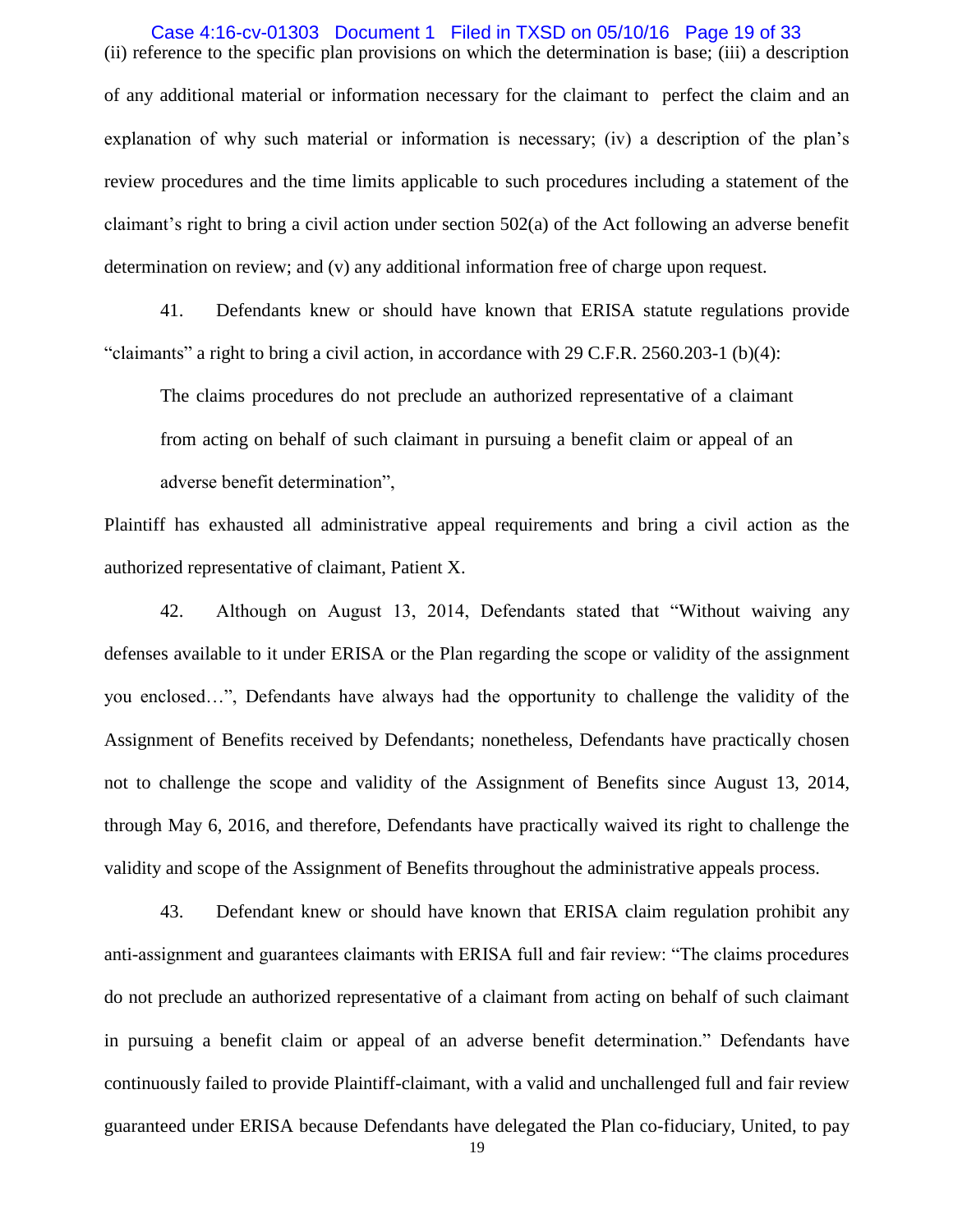Case 4:16-cv-01303 Document 1 Filed in TXSD on 05/10/16 Page 20 of 33

Plan Assets to the co-fiduciaries own account against the claimant rights under the Plan, thus

creating an absolute conflict of interest.

44. On 4/16/2015, 6/22/2015, and 8/14/2015, United in-house attorney certified that the

Defendants knowingly and intentionally had given United discretionary authority and authorized

United to abstract and convert approved payment checks to pay United's own account even though

### United never made any allegation of overpayment for Patient Y<sup>"</sup>

On April 16, 2015, Betsy Schmiesing communicated to Plaintiff's counsel Dilip Amin the following: "Please do not communicate with Gap. Gap had made it clear to us that it wishes United/Optum to resolve this matter. If you are not willing to accept my representation, I will endeavor to get some sort of formal authorization from Gap."

On June 22, 2015, Betsy Schmiesing communicated to Plaintiff's counsel Dilip Amin the following: "I recently learned that Gap authorized (and in fact instructed) Red Oak to deal with United in its stead via the attached letter. As you know, Optum, like United Healthcare, is a wholly-owned subsidiary of UnitedHealth Group. Optum contracts with United to handle overpayment recovery issues, and its authorized to address this issue on United's behalf."

On August 14, 2015, Betsy Schmiesing communicated to Plaintiff's counsel Dilip Amin the following: "With respect to the Gap, however, Red Oak was instructed by the plan to deal with UHC, and I am the in-house attorney handling this matter and was therefore able to work in this issue with Red Oak."

### *D. Plaintiff as Authorized Representative-Claimant of Patient X*

45. Plaintiff is an OON provider who routinely treats United beneficiaries, either through self-insured plans or fully-insured plans. As an OON provider, Plaintiff has no contract with United and has never entered into a United PPO Contract. Plaintiff has never agreed, in writing or otherwise, that Defendants or United may withhold payments otherwise owed by one United Plan in order to recover alleged prior overpayments made by another United Plan or for a different United fully-insured Plan. Similarly, Plaintiff has not agreed to allow United to take the offset challenged herein. Moreover, Patient X has entered into agreements with Plaintiff pursuant to which Patient X agrees that he is liable to Plaintiff for any amounts billed by Plaintiff that Defendants, through United, fail to pay, consistent with the terms and conditions of the Plan.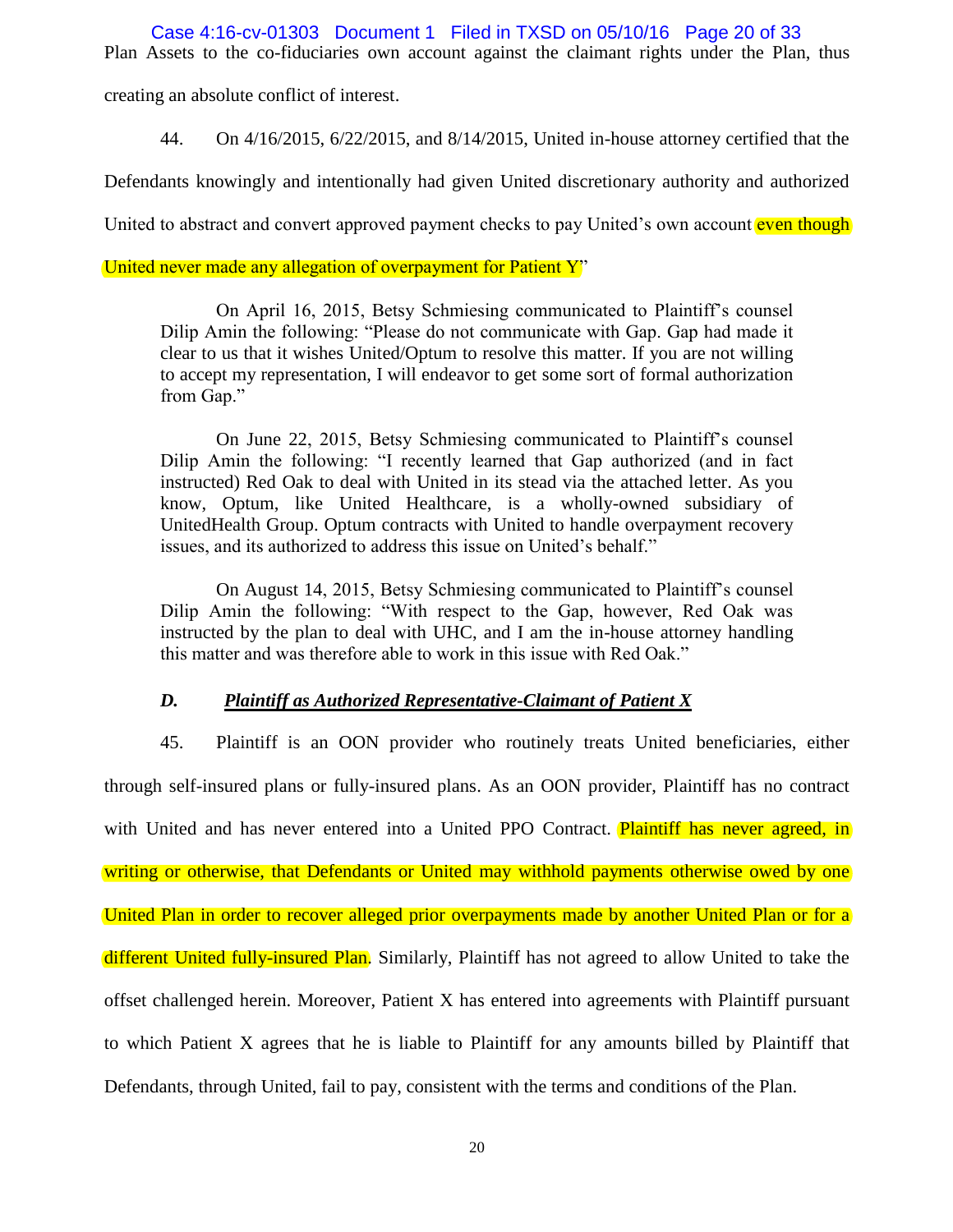### 46. On February 17, 2014, Patient X signed a form, the *Legal Assignment of Benefits*  Case 4:16-cv-01303 Document 1 Filed in TXSD on 05/10/16 Page 21 of 33

*and Designation of Authorized Representative* (hereinafter, "Assignment"), which includes the

following statement explicitly authorizing Plaintiff to bring legal action under ERISA (Assignment

is attached as Exhibit C):

In considering the amount of medical expenses to be incurred, I, the undersigned, have insurance and/or employee health care benefits coverage with the above captioned, and hereby assign and convey directly to the above named healthcare provider(s), as my designated Authorized Representative(s), all medical benefits and/or insurance reimbursement, if any, otherwise payable to me for services rendered from such provider(s), regardless of such provider's managed care network participation status. I understand that I am financially responsible for all charges regardless of any applicable insurance or benefit payments. I hereby authorize the above named provider(s) to release all medical information necessary to process my claims under HIPAA. I hereby authorize any plan administrator or fiduciary, insurer and my attorney to release to such provider(s) any and all plan documents, insurance policy and/or settlement information upon written request from such provider(s) in order to claim such medical benefits, reimbursement or any applicable remedies. I authorize the use of this signature on all my insurance and/or employee health benefits claim submissions.

I hereby convey to the above named provider(s), to the full extent permissible under the law and under any applicable employee group health plan(s), insurance policies or liability claim, any claim, chose in action, or other right I may have to such group health plans, health insurance issuers or tortfeasor insurer(s) under any applicable insurance policies, employee benefits plan(s) or public policies with respect to medical expenses incurred as a result of the medical services I received from the above named provider(s), and to the full extent permissible under the law to claim or lien such medical benefits, settlement, insurance reimbursement and any applicable remedies, including, but are not limited to, (1) obtaining information about the claim to the same extent as the assignor; (2) submitting evidence; (3) making statements about facts or law; (4) making any request, or giving, or receiving any notice about appeal proceedings; and (5) any administrative and judicial actions by such provider(s) to pursue such claim, chose in action or right against any liable party or employee group health plan(s), including, if necessary, bring suit by such provider(s) against any such liable party or employee group health plan in my name with derivative standing but at such provider(s) expenses. Unless revoked, this assignment is valid for all administrative and judicial reviews under PPACA, ERISA, Medicare and applicable federal or state laws. A photocopy of this assignment is to be considered as valid as the original. I have read and fully understand this agreement.

47. In addition to Patient X, the Plan Beneficiary, making Plaintiff his Authorized

Representative-Claimant, the Assignment is effective to transfer from Patient X to Plaintiff all of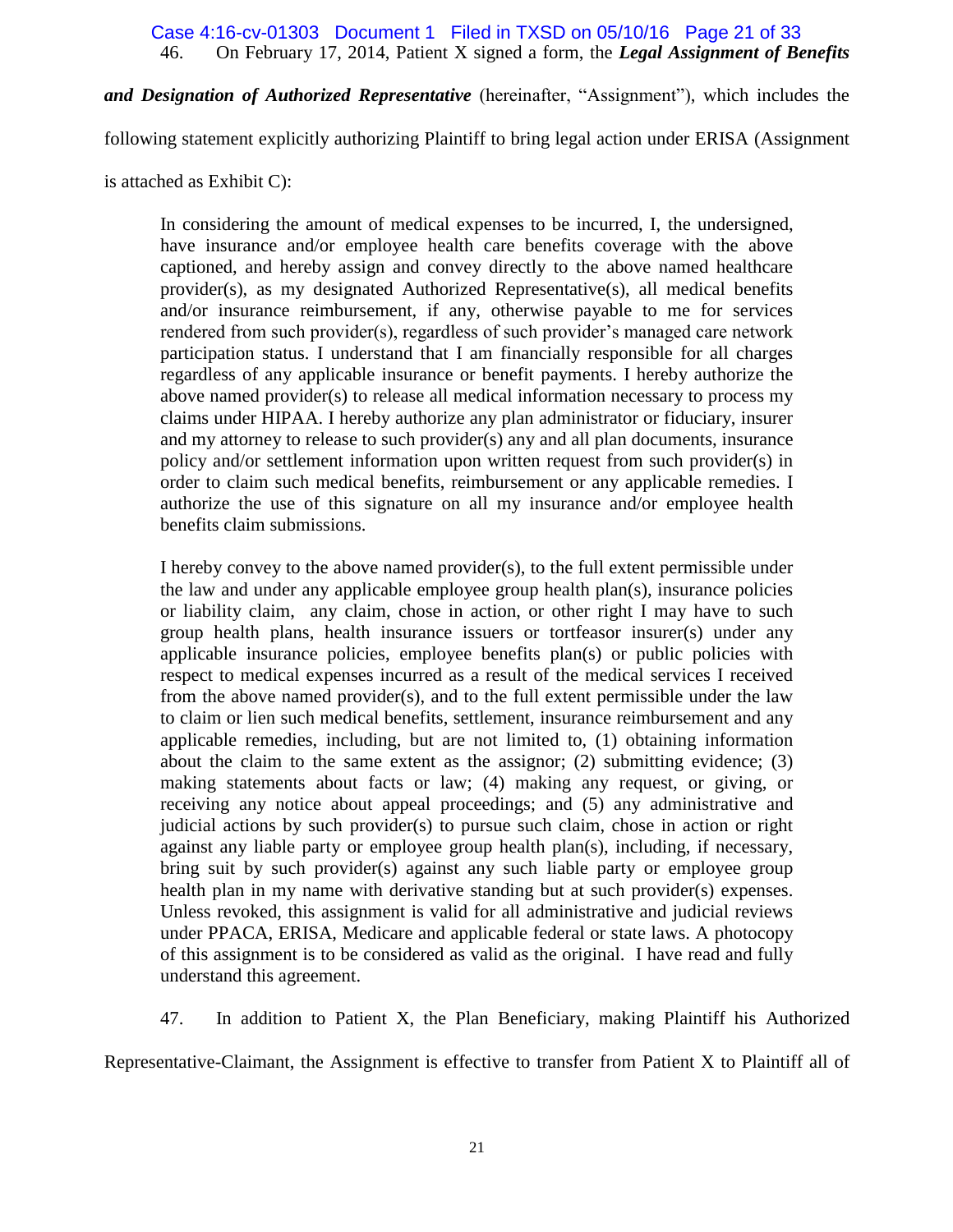the claims, rights, causes of action and legal and equitable remedies available to them, including, but not limited to the specific claim asserted herein. Case 4:16-cv-01303 Document 1 Filed in TXSD on 05/10/16 Page 22 of 33

48. Plaintiff is informed and believes that such Assignment is not barred by the Plan, but that even if the Plan purported to bar such Assignments, then that bar would be void or voidable because:

a. The Assignment makes Plaintiff the Authorized Representative of the Patient X for purposes of asserting a benefit (*i.e.*, payment under the Plan or pursing an appeal from an adverse benefit determination). The following regulations were adopted pursuant to ERISA and the Patient Protection and Affordable Care Act (hereinafter, "ACA") and pursuant to: (i) 29 C.F.R.  $§2560.503-1(b)(4)$ , the Plan shall not "preclude an authorized representative of a claimant from acting on behalf of such claimant in pursuing a benefit claim or appeal of an adverse benefit determination; and (ii) 29 C.F.R.  $\S 2590.715-2719(a)(2)(iii)$ , "For purposes of [that] section, references to claimant include a claimant's authorized representative.

b. The Plan has dealt directly with Plaintiff with actual knowledge of the Assignments, but without any objection to the Assignment, and without giving any notice of any Plan Prohibition on assignment. The Plan has also pre-authorized services or procedures directly with Plaintiff, and paid claims directly to Plaintiff outside of the claim asserted herein without ever contacting, consulting or obtaining any input from Patient X, and without challenging or objecting to any of the previous Assignments executed by Participants and Beneficiaries outside of the claim asserted herein. Based on the continued course of conduct, Plaintiff has relied on its right to asset claims directly with the Plan or its Third Party Administrator in continuing to render services (including providing use of a facility) or performing procedures for Patient X. By reason of the foregoing, the Plan is estopped from asserting that claims for reimbursement for medical services or procedures, or any of the other claims asserted herein, are subject to any anti-assignment provision in the Plan.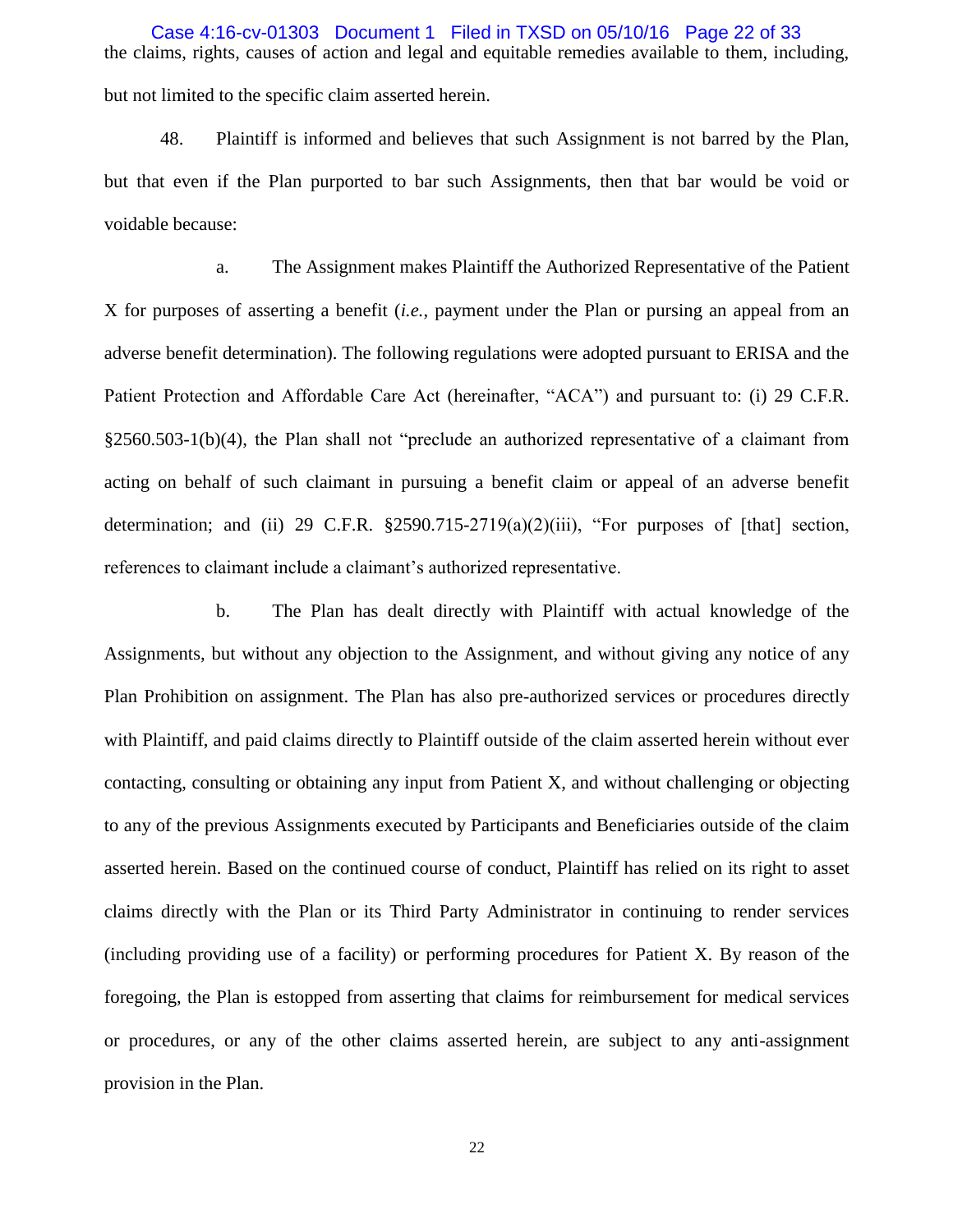#### c. At no time during the dealings between Plaintiff and Defendants did Case 4:16-cv-01303 Document 1 Filed in TXSD on 05/10/16 Page 23 of 33

Defendants ever state that a specific reason for any adverse benefit determination was an antiassignment provision, nor did they reference a specific anti-assignment provision in any Plan document.

d. By reason of the Plan's continuing course of conduct in not asserting or relying on any anti-assignment provision, the Plan has waived any arguable right to argue, assert or rely upon any anti-assignment provision in the Plan.

49. The Plan purports to provide OON benefits to its beneficiaries. The Plan promises its beneficiaries the freedom to receive and obtain reimbursement for health care services from his or her provider of choice, including services obtained from OON providers. Under the terms of the Plan, the Plan must promptly pay benefits for OON services based upon the usual, customary and reasonable rate ("UCR") for that service in the same geographic area.

# *E. Defendants' ERISA Violations*

50. At all relevant times, and with specific respect to Defendants' acts alleged herein, the Defendants, as ERISA fiduciaries to the Plan, delegated all claims administration duties to United. In particular, Defendants are not only responsible for interpreting and applying Plan terms, making coverage and benefit decisions, complying with ERISA's notice and appeal requirements set forth in 29 C.F.R. §2560.503-1 (ERISA Claims Procedure"), and effectuating benefit payments from Defendants' own assets (since Defendants' are co-fiduciaries of a self-insured plans), but are also responsible for United, the Plan's TPA, and its interpretation and application of Plan terms, making coverage and benefit decisions, complying with ERISA's notice and appeal requirements set forth in 29 C.F.R. §2560.503-1 (ERISA Claims Procedure"), and effectuating benefit payments from Defendants' assets.

51. As ERISA fiduciaries, Defendants *must* discharge its duties with respect to the Plan "solely in the interest of the participants and beneficiaries" and "for the exclusive purpose of ... providing benefits to participants and their beneficiaries." 29 U.S.C.  $\S1104(a)(1)$ . This means,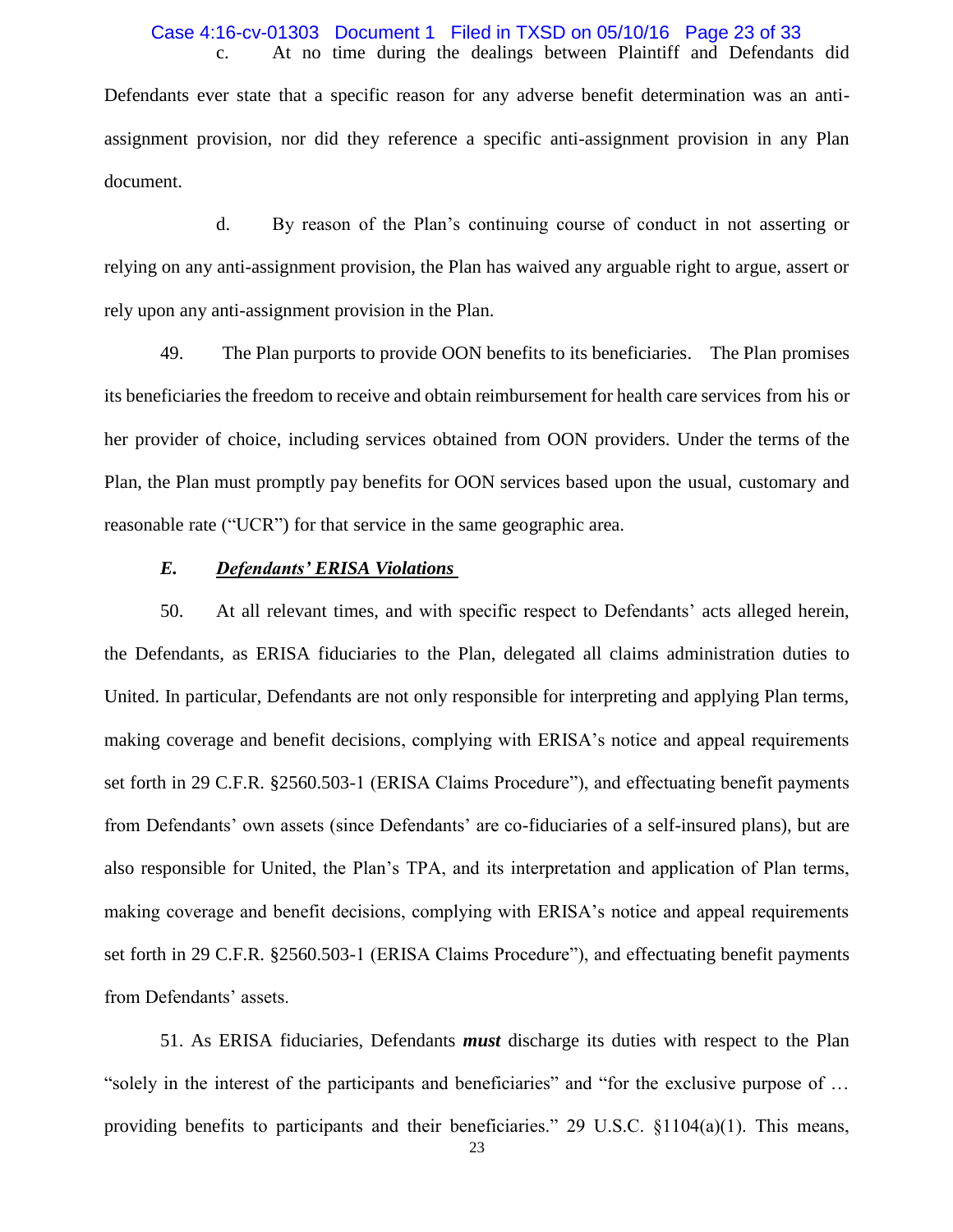among other things, that Defendants must ensure that its Plan is administered and governed "in accordance with the documents and instruments governing the Plan insofar as such documents and instruments are consistent with [ERISA]." *Id*. By allowing United to convert and embezzle Plan Assets to pay its own accounts and thereby imposing the liability for the unpaid bill on the Plan Beneficiary, Patient X, Defendants have violated their obligations. Case 4:16-cv-01303 Document 1 Filed in TXSD on 05/10/16 Page 24 of 33

52. Defendants know or should have know that the Defendants' Plan does not permit it or its claims administrator to deny or reduce benefits for one United Insured in order to recover "overpayments" that a different United Plan purportedly made with respect to claims submitted on behalf of a different United Insured. The terms of the Plan requires the Plan actually pay benefits for Covered Services; it does not provide that this payment obligation may be satisfied through a unilateral "reallocation" that effectively takes benefits owed by Defendants' Plan for Covered Services and uses those benefits to offset an alleged and disputed overpayment that United "overpaid" in the past.

53. Additionally, the Plan provides that Plan Beneficiaries remain liable for any billed amounts that the Plan refuses to pay OON providers, such as Plaintiff. Thus, United's misconduct, authorized by Defendants, has also imposed a financial liability on Patient X for treatment that United acknowledged to be a Covered Service.

54. In addition to Defendants and United violating the terms of the Plan, Defendants and United also breached its fiduciary duty to comply with the minimum requirements for "full and fair review" of claims under ERISA and the regulations promulgated thereunder. United's failure to actually send checks to Plaintiff in the amounts owed under United Plans governed by ERISA constituted an "adverse benefit determination" under ERISA that obligated United (as the Plan's TPA) to provide Plaintiff with ERISA mandated notice and appeal rights. UHC ignored this legal requirement.

55. The definition of "adverse benefit determination" included in the ERISA Claims Procedure includes not only "a denial, reduction, or termination of" benefits, but also a "failure to

24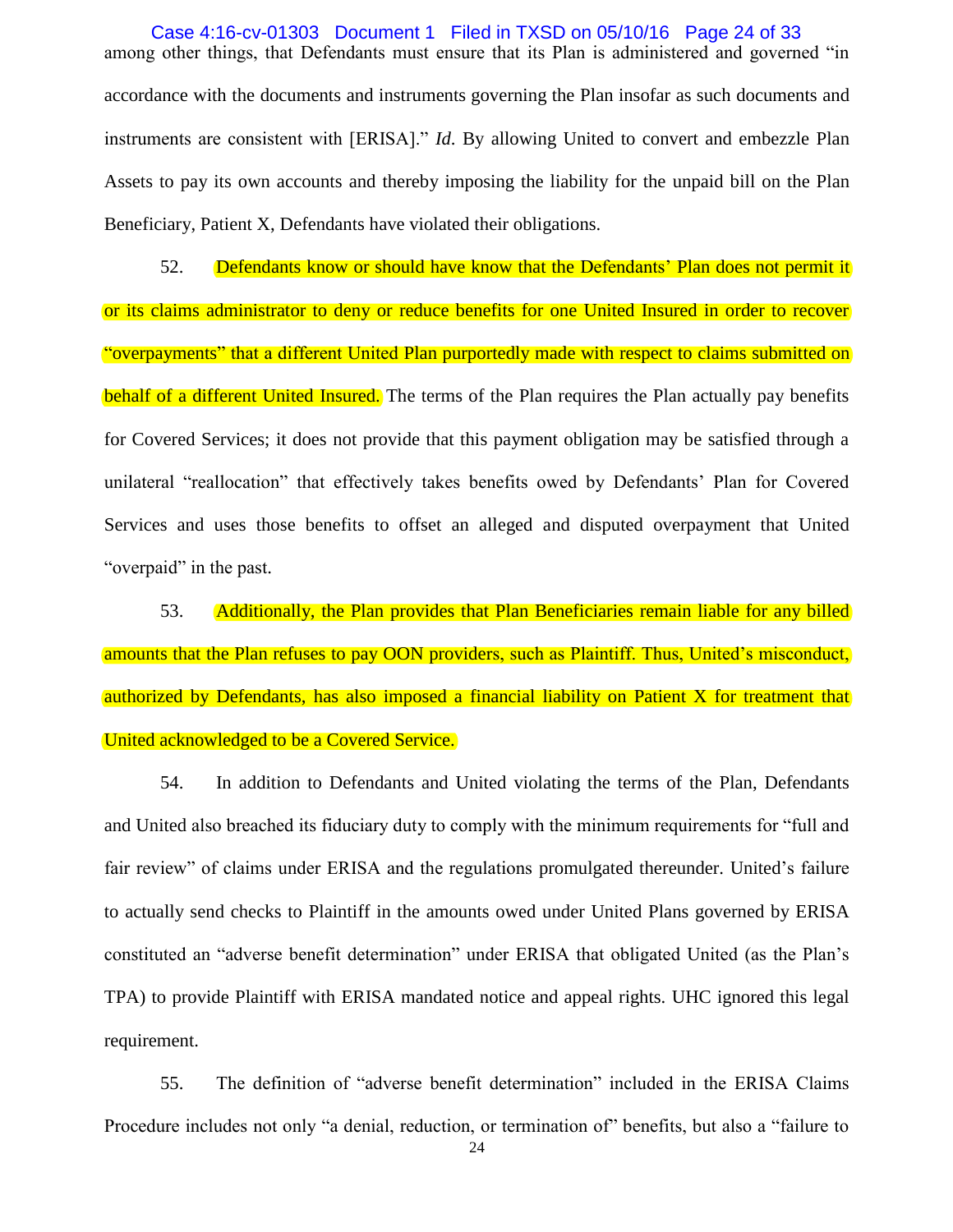provide or make payment (in whole or in part) for" a benefit. 29 C.F.R.  $\frac{\sqrt{2560.503}}{1}$  (m)(4). United's offsets, therefore, constitute adverse benefit determinations. Defendants, through United, however, failed to treat its unilateral decision to withhold payment as an adverse benefit determination, and did not provide *any* of the informational items or appellate procedures mandated by the ERISA Claims Procedure. For example, on the EOB sent to Plaintiff concerning offset claims, it failed to: Case 4:16-cv-01303 Document 1 Filed in TXSD on 05/10/16 Page 25 of 33

(i) set forth the specific reason or reasons for the refusal to pay the covered benefits, 29 C.F.R. § 2560.503-1(g)(1)(i);

(ii) identify the "plan provision" that supported its refusal to actually pay the covered benefits, 29 C.F.R § 2560.503-1(g)(1)(ii);

(iii) describe any additional material or information necessary for the United Insured or Plaintiff to receive the benefit, 29 C.F.R  $\S$  2560.503 1(g)(1)(iii);

(iv) describe the applicable plan review procedures and time limits applicable thereto, 29 C.F.R  $\S 2560.503-1(g)(1)(iv)$ ;

(v) advise the recipient of the right to bring a civil action under section 502(a) of ERISA following the adverse benefit determination on review, 29 C.F.R. § 2560.503-1(g)(1)(iv);

(vi) identify the rule or protocol that it relied upon or state that the rule or protocol would be provided upon request, C.F.R.  $\S 2560.503-1(g)(1)(v)(A)$ ; and

(vii) did not provide *any* appeal rights – much less the type of rights set forth in the ERISA regulations, 29 C.F.R. § 2560.503-1(h).

44. Because Defendants and United failed to comply with the ERISA Claims Procedure, any administrative remedies are "deemed" exhausted pursuant to 29 C.F.R. § 2560.503-1(l). Exhaustion is also excused because it would be futile to pursue administrative remedies, as Defendants and United do not acknowledge that offsets constitute adverse benefit determinations at all, and thus offers no meaningful administrative process for challenging such offsets.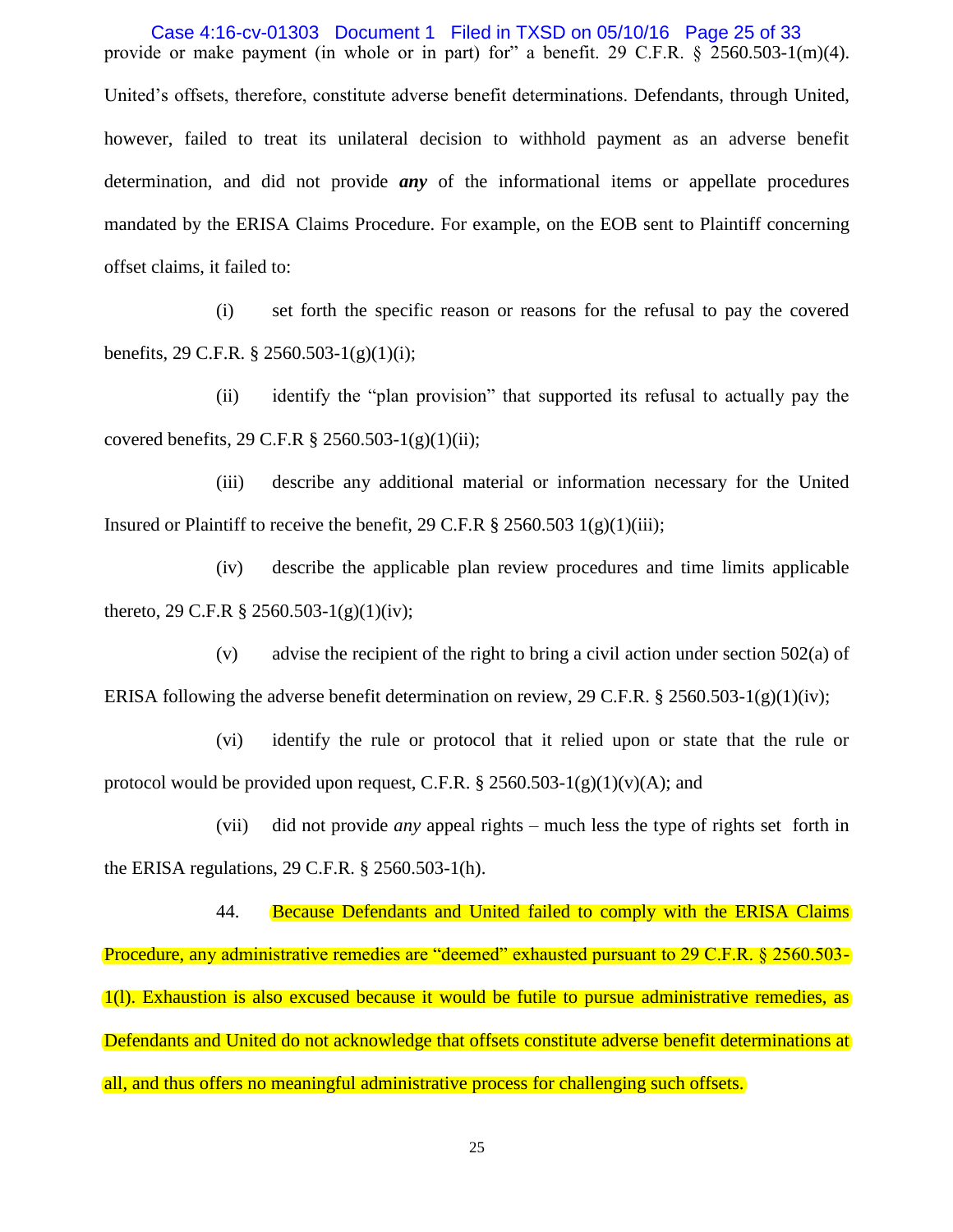# *F. Together with United, Defendants Owe Fiduciary Duties to the Plan Beneficiary, Patient X* Case 4:16-cv-01303 Document 1 Filed in TXSD on 05/10/16 Page 26 of 33

56. Under ERISA, a self-insured health benefit plan must set forth in a written official plan document or plan instrument specific details regarding the Plan, such as the terms of eligibility for enrollees, the types of benefits covered, and more. Pursuant to public policy set forth in ERISA, as a self-insured welfare benefit plan, the Plan shall be interpreted and implemented solely in the best interests of the Plan Beneficiaries and in accordance with the Plan Document/Instrument.<sup>13</sup>

# *29 U.S.C. § 1104 – Fiduciary Duties*

*Prudent Man Standard of Care -* A fiduciary shall discharge his duties with respect to a plan solely in the interest of the participants and beneficiaries and: (A) for the exclusive purpose of providing benefits to participants and their beneficiaries...; (D) in accordance with the documents and instruments governing the plan insofar as such documents and instruments are consistent with the provisions of this subchapter and subchapter III.

57. GAP serves as both the Plan Sponsor and Plan Administrator for the Plan. Additionally, GAP employs CYNTHIA RADOVICH and LESLEY DALE, who hold the positions of Plan Administrator and Benefits Manger for the Plan. Through Ms. Radovich's position with the Plan, coupled with the Form 5500 portraying Ms. Radovich as the Plan Administrator, Ms. Radovich is charged with the responsibilities and duties of the Plan's Plan Administrator. Additionally, through Ms. Dale's position with the Plan as the Benefits Manager, Ms. Dale is also charged with the responsibilities and duties of the Plan's Plan Administrator. For all intents and purposes and in accordance with ERISA, Defendants Ms. Radovich and Ms. Dale serve as trusteelike fiduciaries of the Plan.

58. Not only must the Defendants, act in accordance with the Plan's governing documents and solely in the interests of the Beneficiaries as aforementioned, the Plan Fiduciaries are also statutorily barred from the following:

 $\overline{a}$ 

<sup>13</sup> *See* 29 U.S.C. § 1104(a)(1)(A)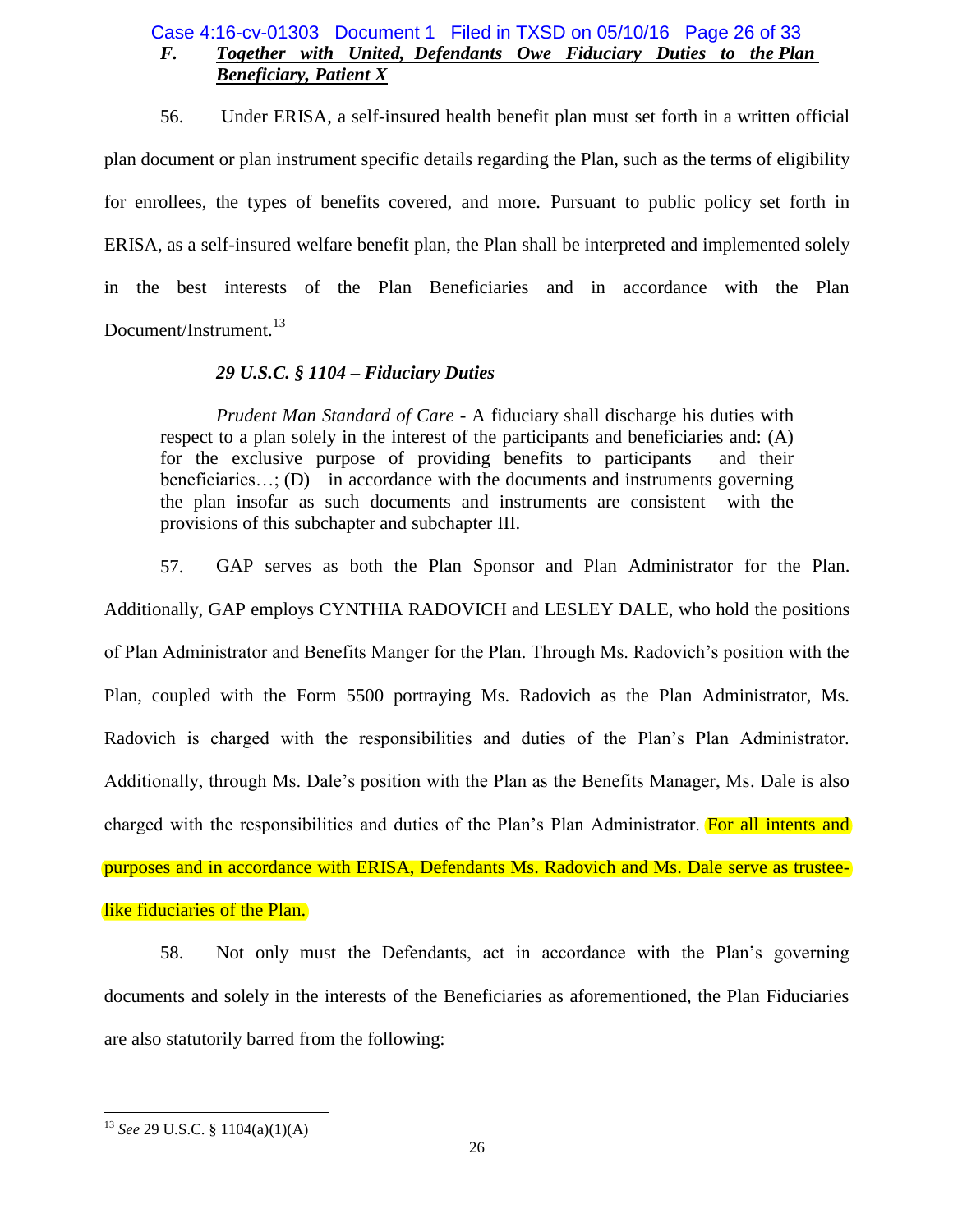# *29 U.S.C. § 1106 – Prohibited Transactions*  Case 4:16-cv-01303 Document 1 Filed in TXSD on 05/10/16 Page 27 of 33

*Transactions between Plan and Party in Interest –* A fiduciary with respect to a plan shall not cause the plan to engage in a transaction, if he knows or should know that such transaction constitutes a direct or indirect – transfer to, or use by or for the benefit of a party in interest, of any assets of the plan…

*Transactions between Plan and Fiduciary* – A fiduciary with respect to a plan shall not  $-$  (i) deal with the assets of the plan in his own interest or for his own account, (ii) in his individual or in any other capacity act in any transaction involving the plan on behalf of a party (or represent a party) whose interests are adverse to the interests of the plan or the interests of in participants or beneficiaries, or (iii) receive and consideration for his own personal account from any party dealing with such plan in connection with a transaction involving the assets of the plan.

59. Both Defendants and United, serve as co-fiduciaries to the Plan. Defendants knowingly empowered United with discretionary authority and control over the claims administration of the Plan, which includes, but is not limited to, the adjudication of medical claims (including, but not limited to, full and fair review of appealed claims), determining the coverage and reimbursements, and the disposition of Plan Assets. Alarmingly, despite the broad power entrusted to United, Defendants failed in their statutory fiduciary responsibility to oversee, check, and properly govern the administration of the Plan in accordance with the Plan Documents.

### **COUNTS AGAINST DEFENDANTS**

The Plaintiff, as a statutory defined Claimant with a valid and unchallenged Assignment of Benefits, is entitled to ERISA rights "to bring a civil action under section  $502(a)$  of the Act following an adverse benefit determination on review" after Plaintiff has legally and administratively exhausted any and all appeal remedies.<sup>14</sup> Therefore the Plaintiff is entitled to pursue Benefit claims: (i) to recover benefits due for already approved claims but abstracted and converted by the Defendants' co-fiduciary, United; (ii) breach of fiduciary duty claims under 29 U.S.C. § 1132(a)(2) in violation of 18 U.S.C. § 664, 29 U.S.C. § §1104, §1105, §1106(b)(1)(d); injunctive relief to enjoin the Defendants from engaging in prohibited transaction 29 U.S.C. §

 $\ddot{\phantom{a}}$ 

 $14$  45 CFR 147.136 (a) - Internal claims and appeals and external review processes. (iii) Claimant. Claimant means an individual who makes a claim under this section. For purposes of this section, references to claimant include a claimant's authorized representative.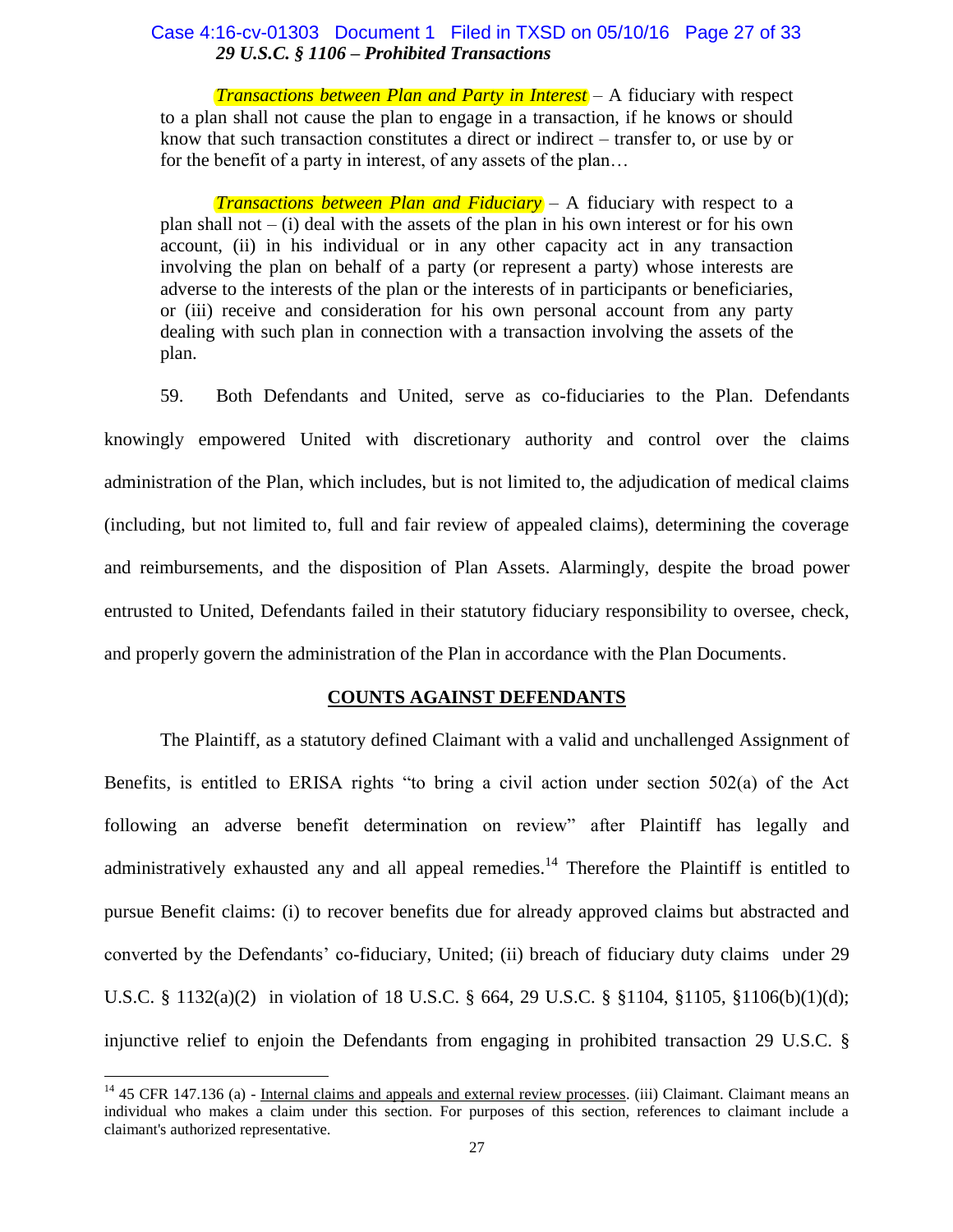1132(a)(3); and injunctive relief to permanently remove the Defendants Cynthia Radovich and Case 4:16-cv-01303 Document 1 Filed in TXSD on 05/10/16 Page 28 of 33

Lesley Dale from serving as fiduciaries to the Plan permanently under 29 U.S.C. § 1132(a)(3).

# **V. COUNT ONE**

# *Claims under ERISA § 502(a)(1)(b) and 29 U.S.C.§ 1132(a)*

60. Plaintiff incorporates and realleges the allegations set forth above.

61. Plaintiff is a statutory defined Claimant with a valid and unchallened Assignment from Patient X who is a Beneficiary under the Plan. ERISA Claimants are entitled to ERISA rights to bring a civil action under section 502(a) of the Act following an adverse benefit determination on review. It is undisputed or unchallenged by Defendants that Plaintiff has exhausted administrative appeal remedies; additionally, Plaintiff is not disputing the Plan's determination of eligible amount of \$75,367.13, but Plaintiff has never received the benefits payments checks *"QK92675266 - \$42,639.56"*, and *"QK65360073 - \$31,037.52"* that were either embezzled or unpaid by the co-fiduciary, United. Plaintiff is seeking a judgment for Plaintiff to receive the benefits it is legally due and entitled to, but were converted by the Defendants. As the Claimant designated by the Plan Beneficiary, Patient X, Plaintiff remains to be harmed or injured for the amount of \$75,367.13 that was embezzled by the Defendants and co-fiduciary, United. Plaintiff is entitled to recover benefits due to it and Patient X under the terms of the Plan and applicable law, including (but not limited to) ERISA  $\S 502(a)(1)(B)$ .

#### **VI. COUNT TWO**

# *Breach of Fiduciary Duty and Co-fiduciary Liability under 18 U.S.C. § 664 and 29 U.S.C. § §1104, §1105, §1106(b)(1)(d)*

62. Plaintiff incorporates and realleges the allegations set forth above.

63. Defendants as Plan Fiduciaries owe Plaintiff statutory fiduciary duties under 29 U.S.C. § 1104 to discharge its duties in the best interest of the Plan Beneficiary, Patient X, by safeguarding the Plan Assets and responsibly selecting third party service providers as a cofiduciary under 29 U.S.C. § 1105;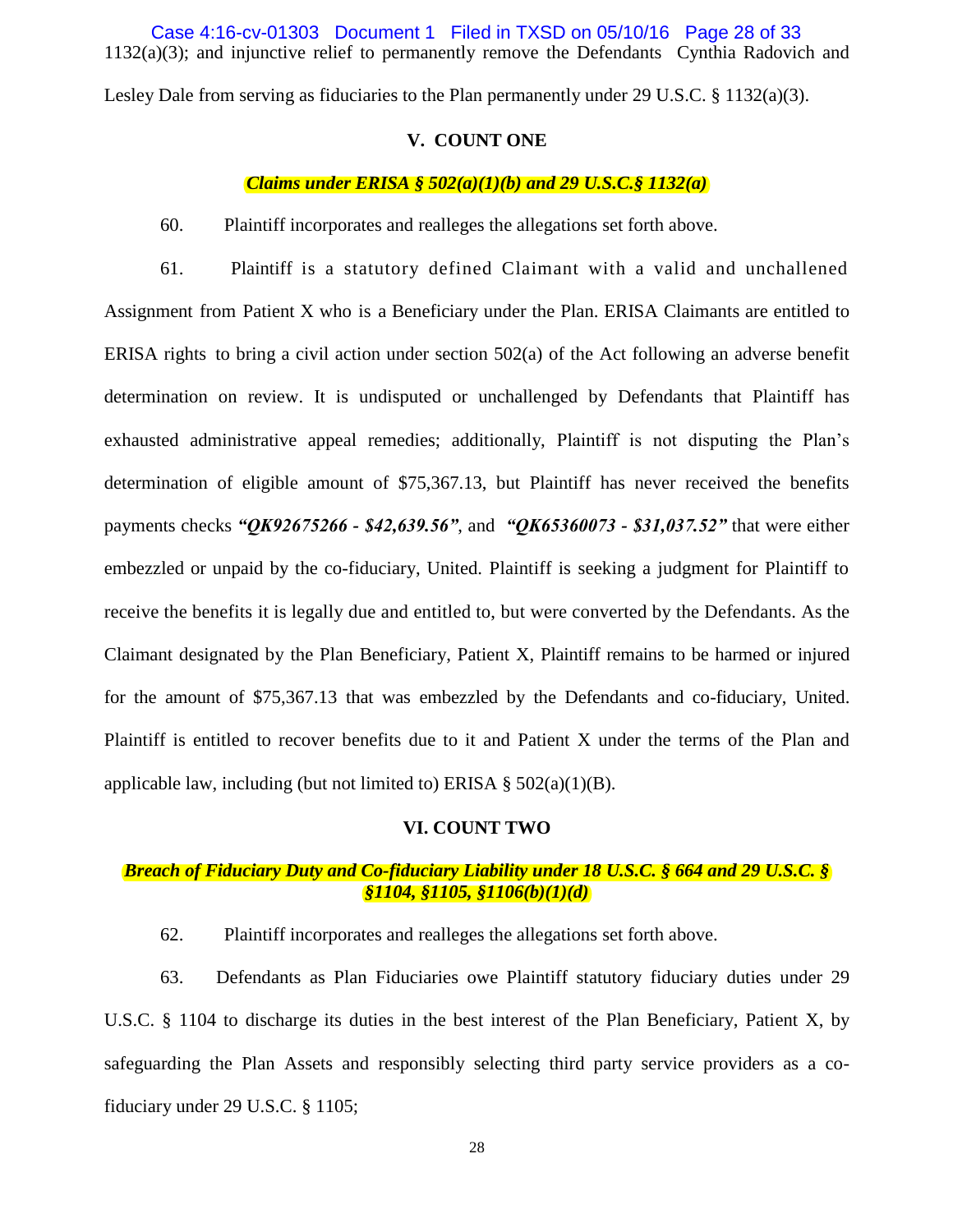#### 64. Defendants knew or should have known ERISA prohibits Plan Asset embezzlement Case 4:16-cv-01303 Document 1 Filed in TXSD on 05/10/16 Page 29 of 33

under 18 U.S.C. § 664 and self-dealing under 29 U.S.C. § 1106, but knowingly failed its statutory duties with actual knowledge that co-fiduciary has systematically and historically abstracted, converted, and otherwise embezzled the Plan Assets of benefits payment checks *"QK92675266 - \$42,639.56"*, and *"QK65360073 - \$31,037.52"* for Plan Beneficiary for use of another, Patient Y, a stranger to the Defendants' Plan but insured plan member by co-fiduciary's inured account, and to pay co-fiduciary United's own account ultimately.

65. Even after Defendant was repeatedly alerted of evident embezzlement, self-dealing, and conflict of interest, under ongoing Department of Labor investigation for alleged embezzlement and self-dealing conflict of interest, Defendants knowingly failed to do it due diligence and timely investigate the alleged violations and continued to conspire, authorize, and orchestrate with co-fiduciary, United, to conceal the alleged embezzlement and self-dealing, and continue to fail to take corrective actions to remedy detected offenses in violation of 18 U.S.C. § 664 and 29 U.S.C. § §1104, §1105, §1106(b)(1)(d).

66. As evidenced above, proximately, as a direct result of Defendants' breach of fiduciary duties encompassed under the statutes, "a breach of trust committed by a fiduciary encompassing any violation of a duty imposed upon that fiduciary.<sup> $15$ </sup> **ALTERNATIVELY**, Plaintiff is seeking a surcharge remedy thus to obtain equitable relief for violations of 18 U.S.C. § 664 and 29 U.S.C. § §1104, §1105, §1106(b)(1)(d), as evidenced on administrative records has shown that the violation of the fiduciary duty imposed upon that fiduciary and the actual harm was directly and legally caused by the Defendant violation.

### **VII. COUNT THREE**

#### *Injunctive Relief to Stop ERISA Prohibited Cross-Plan Overpayment Recoupment*

67. The Defendants have historically engaged in systematic plan wide cross-plan overpayment recoupment by converting the Plan benefits payment from self-insured plan to the

 $\overline{a}$ 

<sup>15</sup> Cigna v. Amara - http://www.supremecourt.gov/opinions/10pdf/09-804.pdf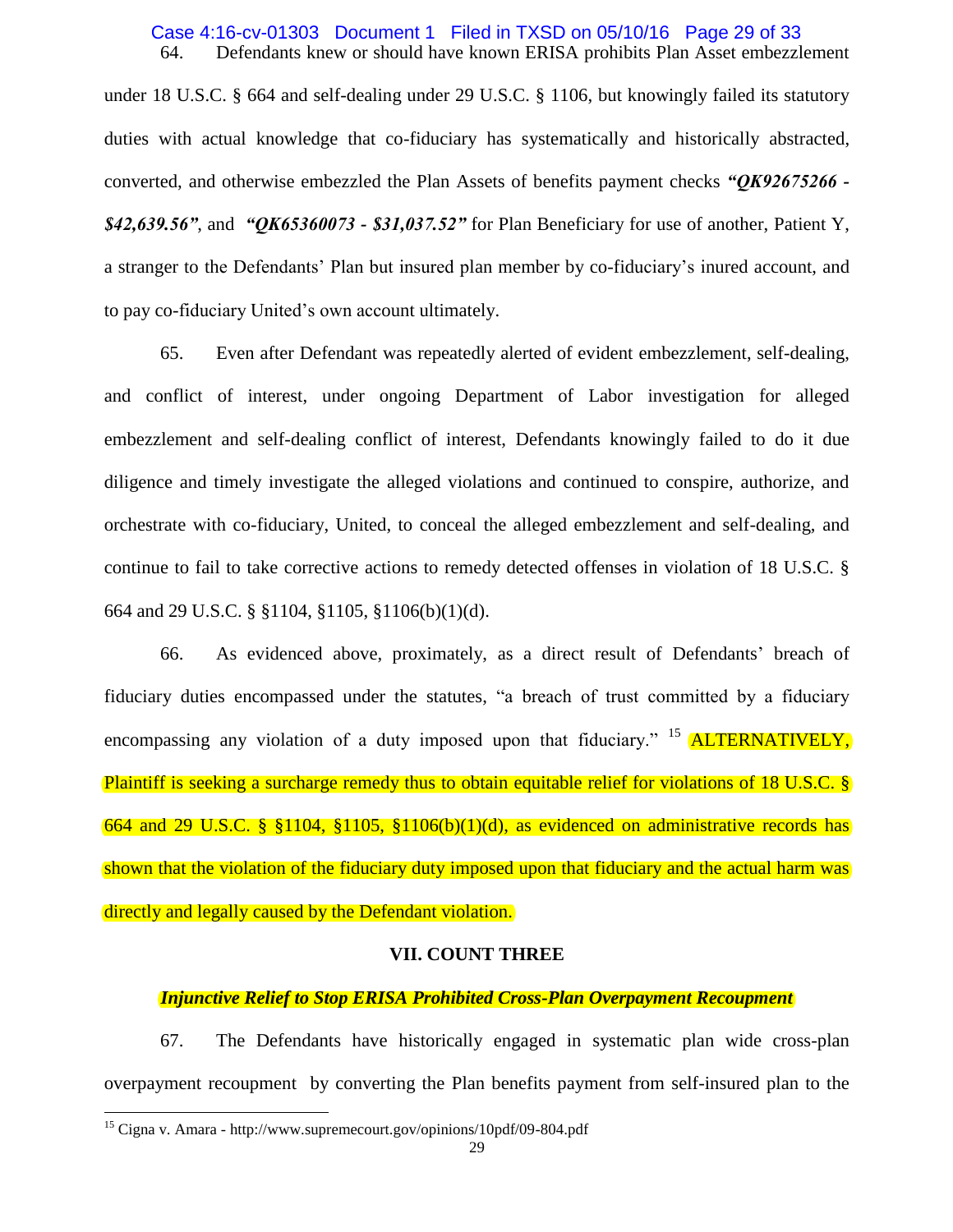co-fiduciary, United' fully insured plans; thus, ultimately paying its own account as evidenced by the case subject to in action. Defendants' reckless violation of its fiduciary duties and embezzlement of plan assets are strictly prohibited under 18 U.S.C. § 664 and 29 U.S.C. § §1104, §1105, §1106(b)(1)(d), and through its prohibited actions, Defendants harmed every Plan Beneficiary. Plaintiff is seeking injunctive relief to enjoin Defendants from engaging in the same systematic and historical fiduciary breach and harming the plan beneficiary by unlawfully abstracting and concerting a Plan Beneficiaries' benefit payments to the use of another to pay the Plan co-fiduciary' own account. This injunctive relief is made in accordance with 29 U.S.C. §  $1132(a)(3)$ . Case 4:16-cv-01303 Document 1 Filed in TXSD on 05/10/16 Page 30 of 33

# **VIII. COUNT FOUR**

# *Injunctive Relief to Remove Plan Fiduciaries Cynthia Radovich and Lesley Dale as Fiduciaries as Administrators to the Plan*

68. Defendants, Cynthia Radovich and Lesley Dale, and co-fiduciary United, committed fiduciary breaches with actual knowledge, malice, and intent even after repeated and alerts from Plaintiff and Department of Labor by recklessly disregarding their fiduciary duties encompassed under federal statute and regulations. Defendants, Cynthia Radovich and Lesley Dale, and cofiduciary United are continuously and irrevocably harming and injuring Plan Beneficiaries with no intention to stop. Plaintiff is seeking for injunctive relief or a declaratory order to remove Defendants, Cynthia Radovich and Lesley Dale as fiduciaries and administrators to the Plan permanently, and to prevent Defendants, Cynthia Radovich and Lesley Dale from ever being fiduciaries and administrators to any ERISA governed plans in the future.

### **IX. COUNT FIVE**

## *Failure to Provide Full and Fair Review*

69. Plaintiff incorporates and realleges the allegations set forth above.

70. Although Defendants were obligated to do so, Defendants failed and refused to provide a "full and fair review" to Plaintiff on Patient X's claim, on their own and by and through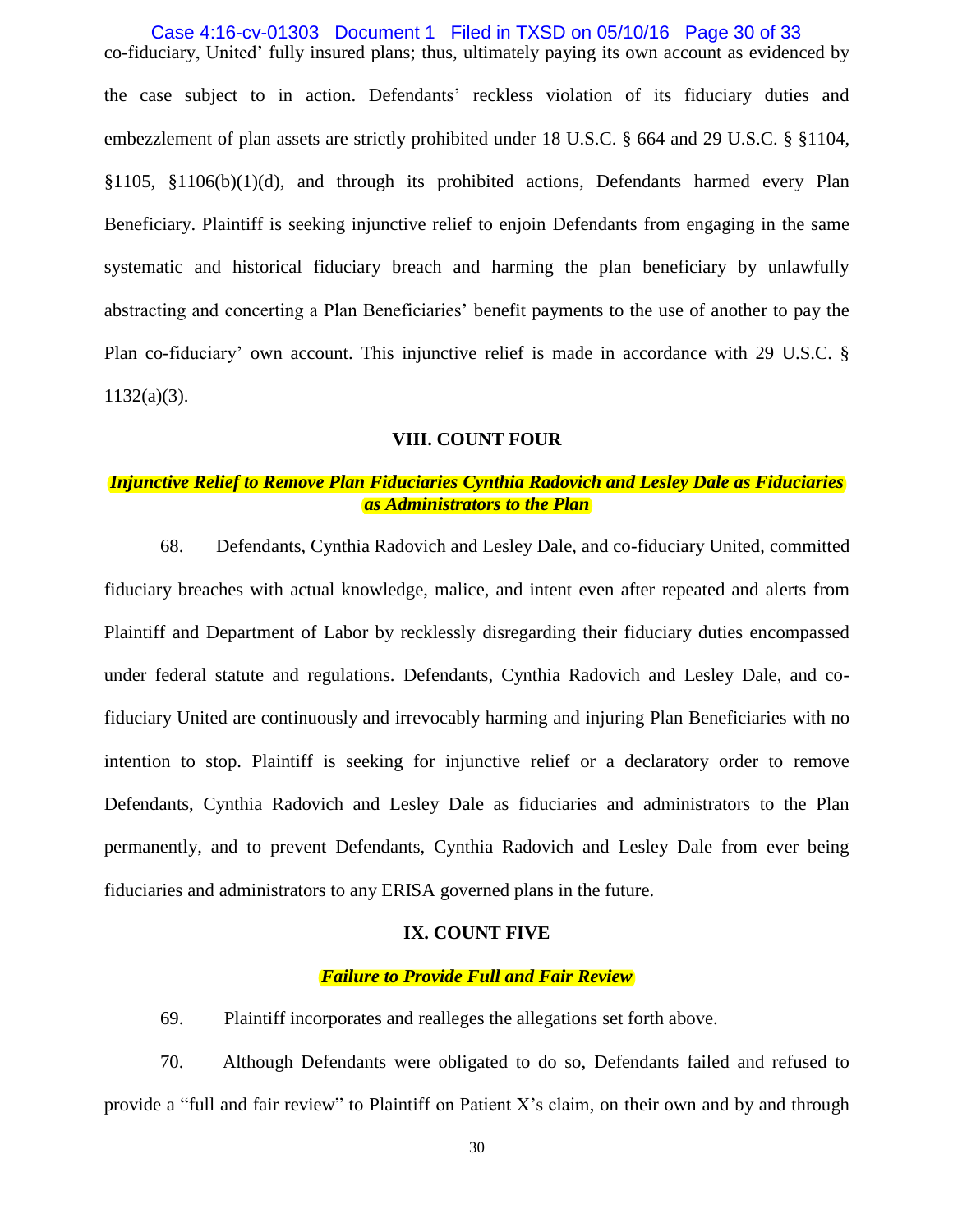their agent and co- fiduciary United, and otherwise failed to make necessary disclosures pursuant to 29 U.S.C. §1133 and the regulations promulgated under ERISA. Plaintiff requested appeals at least three times for Plaintiff X's claim and exhausted all of its administrative remedies under the Plan before bringing this lawsuit. Case 4:16-cv-01303 Document 1 Filed in TXSD on 05/10/16 Page 31 of 33

71. Defendants' misconduct recited above was the direct and proximate cause of Plaintiff's harm.

# **X. COUNT SIX**

#### *Failure to Provide Requested and Required Documentation*

72. Plaintiff incorporates and realleges the allegations set forth above.

73. Defendants have not provided the following requested documents, which ERISA requires it to produce to Plaintiff upon request: a complete and accurate master governing plan document, a complete and accurate SPD, the complete administrative claim file, and all documents showing the actual basis for the adverse benefit determination and the methodology used in applying that basis and making that determination.

74. Defendants' failure to comply with Plaintiff's request for information pursuant to 29 U.S.C. §1132(c)(1)(B) provides a civil penalty/sanction in the amount of \$110.00 per day for such failure or refusal to provide the requested documents and information and Plaintiff is entitled to receive this sanction against Defendants, in addition to an order from this Honorable Court compelling Defendants to produce the requested documents. Defendants have received numerous written requests (on at least three separate occasions) from Plaintiff specifically requesting these documents, but Defendants knowingly and intentionally failed and refused to provide them, in violation of ERISA, causing harm and prejudice to Plaintiff. Defendants' failure to disclose the requested plan documents was intentional, willful, and committed in bad faith, to further deceive Plaintiff with misrepresentations as to benefits covered under the plan.

31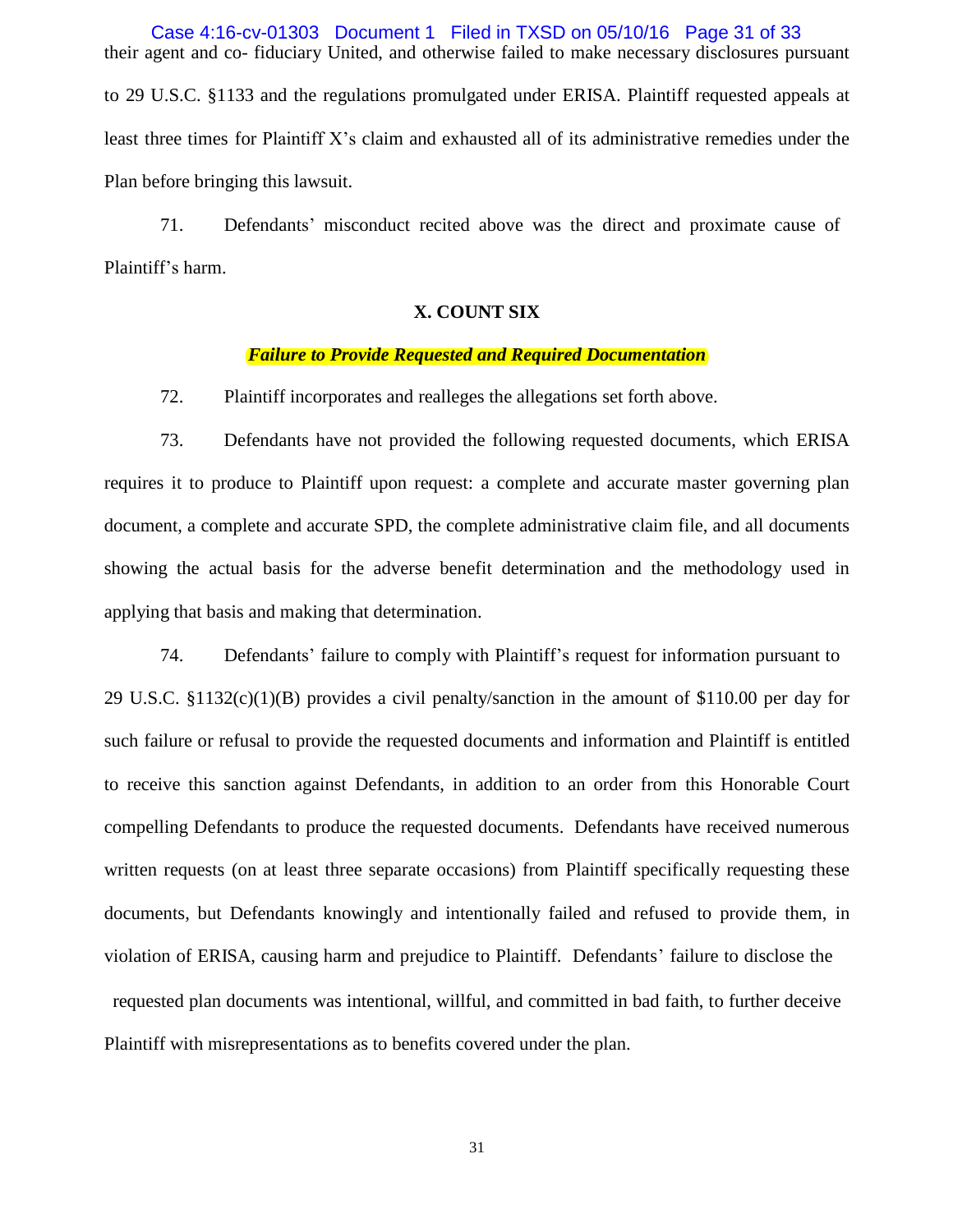# **XI. COUNT SIX** Case 4:16-cv-01303 Document 1 Filed in TXSD on 05/10/16 Page 32 of 33

### *Attorney's Fees*

75. Plaintiff has presented claims to Defendants demanding payment for the value of the services described above. More than 30 days have passed since those demands were made, but Defendant has failed and refused to pay Plaintiff. As a result of Defendants' failures to pay these claims, Plaintiff was required to retain legal counsel to institute and prosecute this action. Plaintiff is therefore entitled to recover reasonable attorney's fees for necessary services rendered in prosecuting this action and any subsequent appeals.

76. Plaintiff is also entitled to an award of attorney's fees on its ERISA claims. ERISA allows a court, in its discretion, to award "a reasonable attorney fee and costs of action to either party."<sup>16</sup>

77. Plaintiff demands a jury trial on all issues for which trial by jury is permitted.

WHEREFORE, PREMISES CONSIDERED, Plaintiff respectfully prays that this

Honorable Court issue judgment against Defendants granting Plaintiff the following relief:

- 1. Plaintiff's actual damages;
- 2. Statutory penalties and surcharges permitted by law;
- 3. Attorney's fees, including attorney's fees in the event of an appeal of this lawsuit;
- 4. Prejudgment and post-judgment interest at the highest rates permitted by law;
- 5. An injunction and/or other equitable relief as appropriate to arrest, correct, and prevent acts and omissions by Defendants that violate the Plan and/or ERISA, including, but not limited to, removal of Defendants as plan fiduciaries;
- 6. Plaintiff's costs of court; and

 $\overline{a}$ 

7. All other relief, legal and equitable, to which Plaintiff may be justly entitled.

<sup>16</sup> 29 U.S.C. §1132(g)(1). *See Hardt v. Reliance Std. Life Insurance. Co*., 130 S.Ct. 2149, 2152 (2010); *see also Baptist Mem. Hosp. - Desoto, Inc. v. Crain Auto., Inc.,* 392 Fed. Appx. 289, 299 (5th Cir. Miss. 2010).